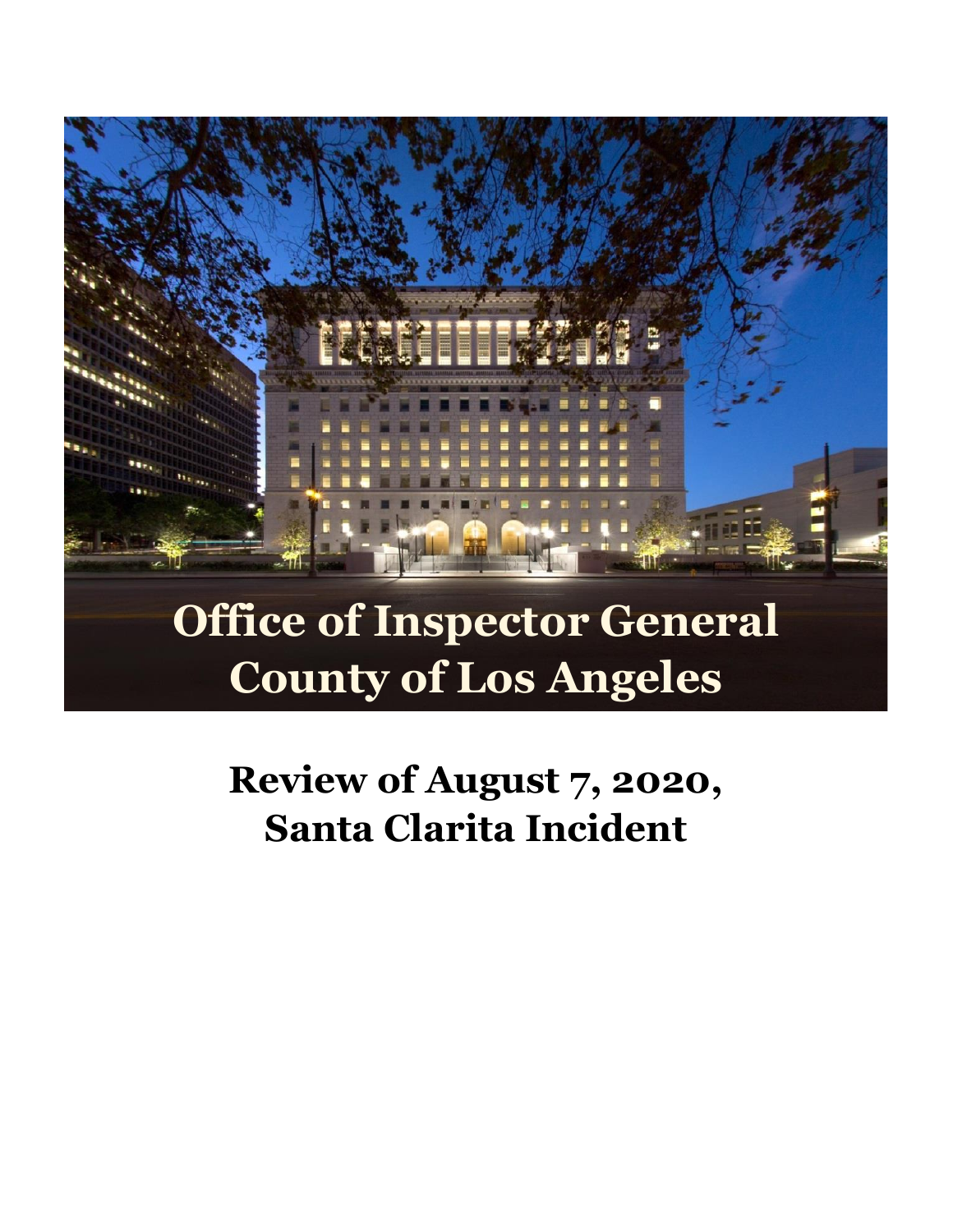# Table of Contents

| Summary of the Incident Based on the Sheriff's Department's |  |
|-------------------------------------------------------------|--|
|                                                             |  |
|                                                             |  |
|                                                             |  |
|                                                             |  |
|                                                             |  |
|                                                             |  |
|                                                             |  |
|                                                             |  |
|                                                             |  |
|                                                             |  |
|                                                             |  |
|                                                             |  |
|                                                             |  |
|                                                             |  |
|                                                             |  |
|                                                             |  |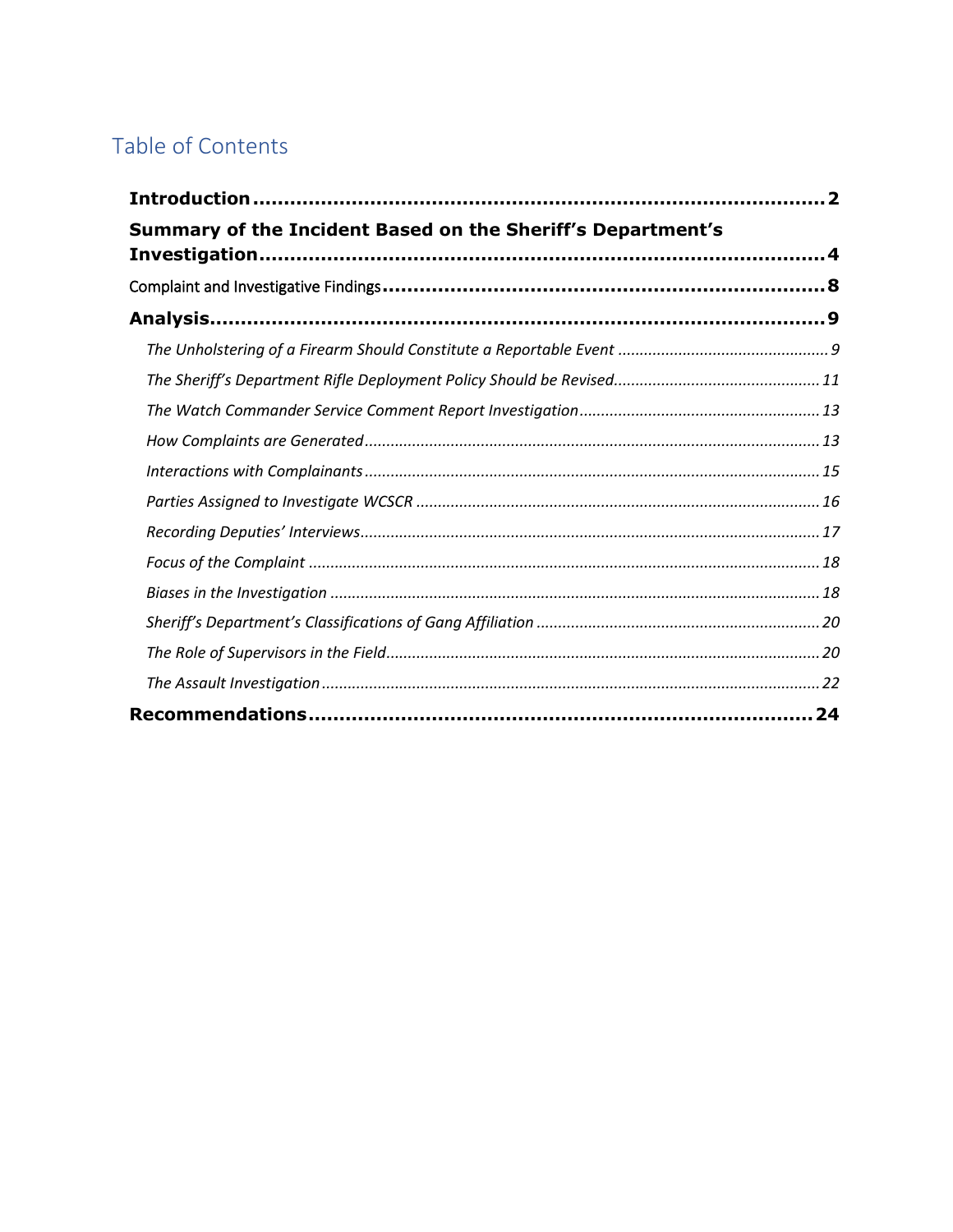# <span id="page-2-0"></span>Introduction

On August 7, 2020, the Santa Clarita Sheriff's station received a call for service regarding a possible assault occurring at a commercial parking lot in Santa Clarita. Two Los Angeles County Sheriff's Department (Sheriff's Department) deputies responded to the location. They immediately exited their cars with guns drawn and aimed at three young men at a bus stop. A crowd of approximately six to eight people had assembled at the scene before the deputies' arrival. One of the civilians in the crowd began to record the encounter on her cellphone. The video recording shows two Sheriff's Department deputies with their handguns out and another joining them shortly after with an AR-15 rifle aimed at the three young men. The video of the incident was uploaded to social media accounts garnering publicity on social media as well as in conventional news sources. <sup>1</sup> Members of the community and community leaders, including the Santa Clarita mayor, Cameron Smyth, and Los Angeles County Board of Supervisor, Kathryn Barger, expressed concerns over the deputies' actions of pointing guns, especially an AR-15 rifle, at three teenagers who on video appeared unarmed and compliant with the deputies' orders.<sup>2</sup> In a public statement, Supervisor Barger asked Sheriff Alex Villanueva and the Office of Inspector General to investigate the deputies' actions. 3

On August 10, 2020, Sheriff Villanueva released a statement via the Sheriff's Department social media stating the Sheriff's Department was investigating the matter.<sup>4</sup> On August 19, 2020, during a Facebook Live question and answer session, the Sheriff stated the incident had been investigated and it did not unfold in the manner eyewitnesses on the video described<sup>5</sup>.

 $1$  Wiggleworth, Alex, "Black teens who were victims of a knife attack had guns drawn on them by deputies, lawyer says," Los Angeles Times. August 10, 2020. [https://www.latimes.com/california/story/2020-08-10/sheriffs](https://www.latimes.com/california/story/2020-08-10/sheriffs-deputies-held-black-teens-at-gunpoint-after-they-were-called-to-help-attorney-says)[deputies-held-black-teens-at-gunpoint-after-they-were-called-to-help-attorney-says.](https://www.latimes.com/california/story/2020-08-10/sheriffs-deputies-held-black-teens-at-gunpoint-after-they-were-called-to-help-attorney-says) (Accessed October 21, 2020).

<sup>&</sup>lt;sup>2</sup> CBS Staff, "Caught on video: Parents Outraged as Deputies Point Guns at 3 Black Teens Who Had Been Attacked in Santa Clarita," CBS. August 10, 2020. [https://losangeles.cbslocal.com/2020/08/10/caught-on-video-outrage-3](https://losangeles.cbslocal.com/2020/08/10/caught-on-video-outrage-3-black-teens-attacked-with-knife-detained-at-gunpoint-santa-clarita/) [black-teens-attacked-with-knife-detained-at-gunpoint-santa-clarita/](https://losangeles.cbslocal.com/2020/08/10/caught-on-video-outrage-3-black-teens-attacked-with-knife-detained-at-gunpoint-santa-clarita/) (Accessed October 21, 2020).

Press Release, "[Barger Releases Statement Regarding Incident Involving SCV Deputies](https://scvnews.com/barger-releases-statement-regarding-incident-involving-scv-deputies/)," Santa Clarita Valley News. August 11, 2020[. https://scvnews.com/barger-releases-statement-regarding-incident-involving-scv-deputies/](https://scvnews.com/barger-releases-statement-regarding-incident-involving-scv-deputies/) (Accessed October 21, 2020).

 $3$  Ibid.

<sup>4</sup> CBS Staff, "Caught on video: Parents Outraged as Deputies Point Guns at 3 Black Teens Who Had Been Attacked in Santa Clarita," CBS. August 10, 2020. [https://losangeles.cbslocal.com/2020/08/10/caught-on-video-outrage-3](https://losangeles.cbslocal.com/2020/08/10/caught-on-video-outrage-3-black-teens-attacked-with-knife-detained-at-gunpoint-santa-clarita/) [black-teens-attacked-with-knife-detained-at-gunpoint-santa-clarita/](https://losangeles.cbslocal.com/2020/08/10/caught-on-video-outrage-3-black-teens-attacked-with-knife-detained-at-gunpoint-santa-clarita/) (Accessed October 21, 2020).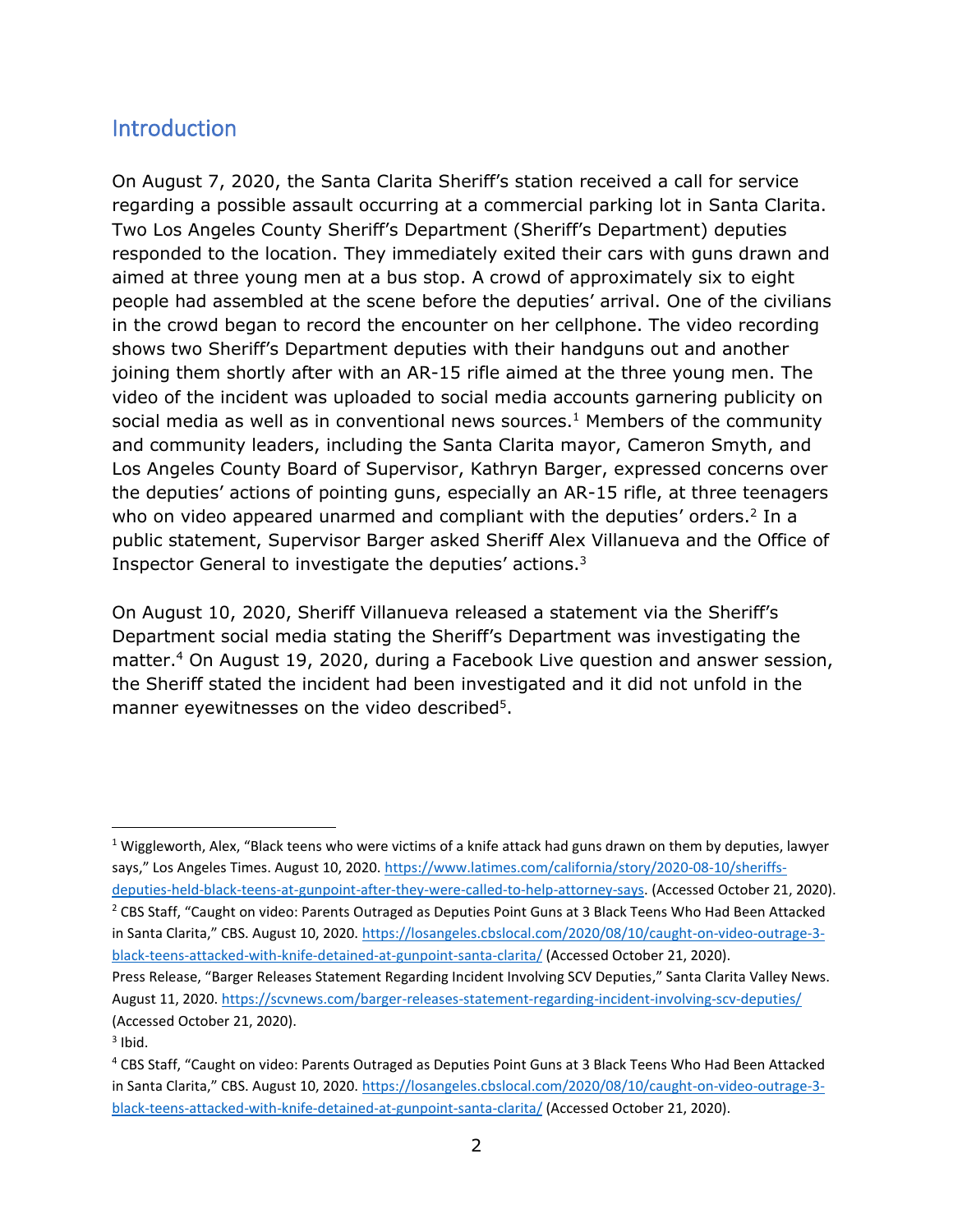Shortly after the incident came to light, the Office of Inspector General made a request to the Sheriff's Department for the following documents:

- Any and all audio tapes/records of calls received via 911 or other means (business lines -cell phones etc.) regarding this incident or related incidents
- Call logs for all units involved in the response
- Watch Commander log entries regarding this incident
- Copies of any and all Computer Aided Dispatch records
- Copies of any and all MDC transmissions regarding this incident
- Any and all audio and/or video of the incident, including body-worn cameras/dashcam video etc.
- Copies of any and all reports generated, including internal memorandums and/or emails regarding this incident
- Copy of public complaint(s) regarding this event

On or about September 16, 2020, the Sheriff's Department provided the Office of Inspector General with the items requested. In preparing this report, the Office of Inspector General reviewed and analyzed pertinent Sheriff's Department policies, all the information the Sheriff's Department provided including information gathered by the Sheriff's Department complaint investigation, and all audio and video recordings.

The results of the Office of Inspector General's review are as follows:

(1) Per Sheriff's Department policies, the act of unholstering and pointing a firearm is, by itself, not a reportable event; thus, absent a citizen complaint, deputies' actions, similar to the ones which occurred in Santa Clarita, may never be brought to a supervisor's attention due to a lack of documentation;

(2) Sheriff's Department policies and training tactics allow deputies broad discretion as to when they can deploy rifles;

(3) The Watch Commander Service Comment Report (WCSCR), authored by the Watch Commander, is a report of the investigation to determine the merits of a citizen's complaint. The report generally summarizes the interviews conducted by the Watch Commander, makes findings as to any misconduct, and memorializes other pertinent evidence necessary to determine the merits of a complaint. The WCSCR for this incident has several issues, including the absence of tape-recorded statements of the deputies and evidence of possible

<sup>&</sup>lt;sup>5</sup> "Sheriff Villanueva -Goes Live to Discuss Current Issues and Answer Questions," Los Angeles County Sheriff Facebook, August 19, 2020; and Collins, Tammi [@tammilaray]. (n.d.). Posts [Instagram profile]. Retrieved February 18, 2021, fro[m https://www.instagram.com/p/CDnvZRDBlRY/](https://www.instagram.com/p/CDnvZRDBlRY/)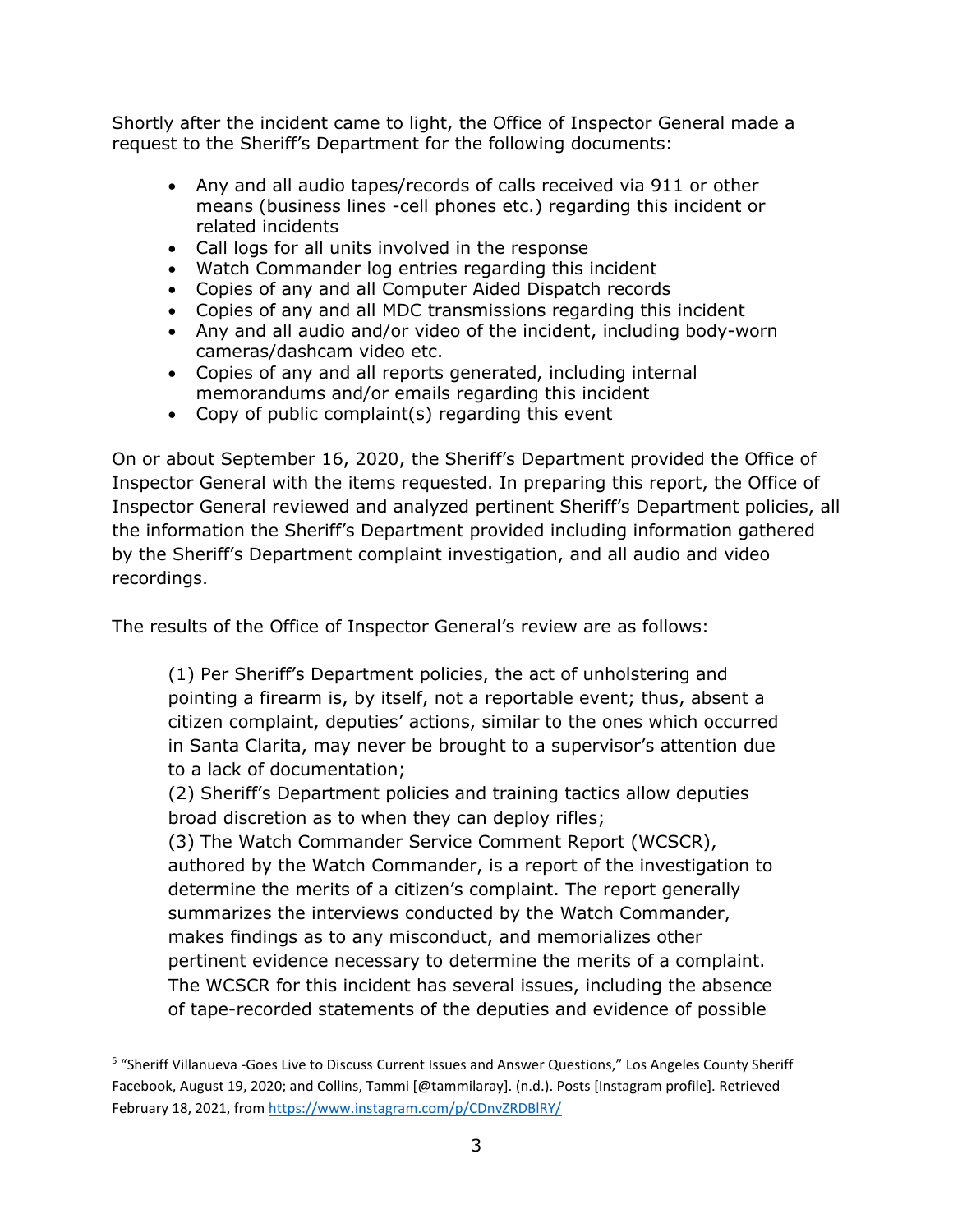biases in the investigation that may have resulted in portraying the deputies' actions in a more favorable light;

(4) The Sheriff's Department identified one of the detained young males as being part of a gang; yet, by the Sheriff's Department's records, the male has had no criminal contacts with law enforcement. The Sheriff's Department provided no documentation or evidence as to why this information was relevant in the WCSCR nor did it provide documentation to show how the Sheriff's Department was tracking a young man with no criminal background as possibly belonging to a gang or clique; and

(5) Neither of the two supervising Sheriff's Department sergeants, who responded to this incident directed that an assault investigation be done, took charge of supervising the incident, wrote reports as to what they did or what they witnessed, or made efforts to speak to the individuals present at the scene who voiced concerns about the deputies' actions.

# <span id="page-4-0"></span>Summary of the Incident Based on the Sheriff's Department's Investigation

The information in this summary is based on a review of the investigation provided to the Office of Inspector General by the Sheriff's Department. The Office of Inspector General did not independently conduct interviews.

According to the Sheriff's Department investigation, on August 7, 2020, at approximately 5:00 p.m., Santa Clarita Sheriff's station received a call for service. The male caller stated he was witnessing an ongoing assault in the Food 4 Less parking lot located at 19200 Soledad Canyon Road in Santa Clarita. The caller stated he saw two Black kids hitting a male Hispanic. <sup>6</sup> The caller stated the kids were about twenty-one to twenty-two years of age.<sup>7</sup> After witnessing them hit the male Hispanic, who the caller identified as the "victim," the caller briefly lost sight of the parties. A few seconds later, he spotted the two young African American males, whom the caller identified as "subjects" at the bus stop. <sup>8</sup> The male Hispanic approached the young males. $9$  The group engaged in what appears to be a shouting match.<sup>10</sup> The caller described a crowd of onlookers who had gathered around the

<sup>6</sup> Exhibit A*,* p. 1.

 $<sup>7</sup>$  Ibid., p. 2.</sup>

<sup>&</sup>lt;sup>8</sup> Ibid.

<sup>&</sup>lt;sup>9</sup> Ibid.

 $10$  Ibid.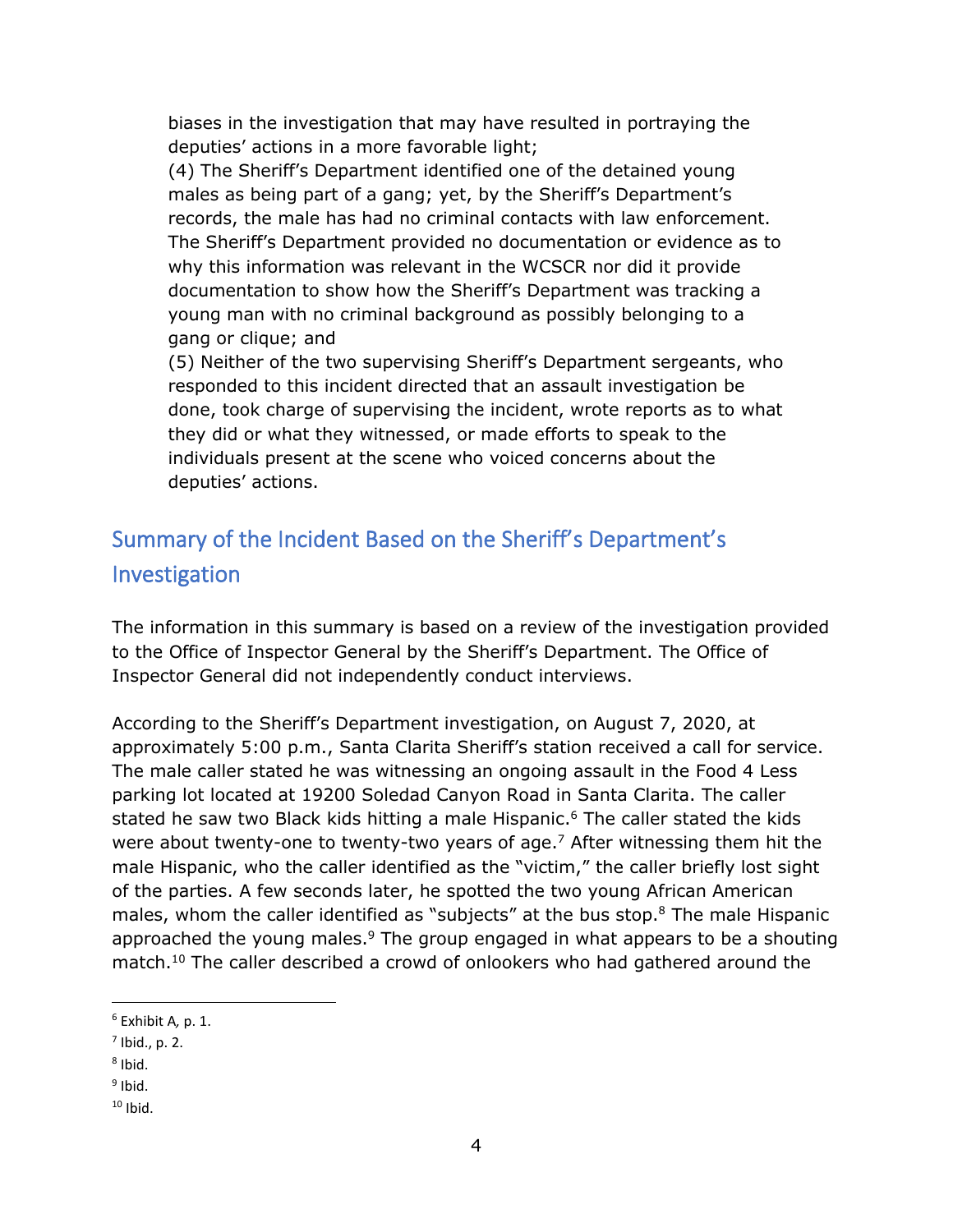parties. <sup>11</sup> In his opinion, the crowd appeared to be trying to calm the situation down. <sup>12</sup> The caller told dispatch he saw the male Hispanic walk away towards the Bank of America on Soledad.<sup>13</sup> He stated, "[t]he two African American males they are on skateboard northbound on Soledad. So the same way [as the male Hispanic] towards the Bank of America, they are trying to avoid the deputies, they are trying to avoid deputies."<sup>14</sup> The young males, however, soon returned to the bus stop.<sup>15</sup> The caller stated there were several witnesses at the scene. The call ends shortly after that.

A second caller, a female, called Santa Clarita Sheriff's station about three minutes after the male caller reported what she observed. On the audio recording, a Sheriff's Department representative tells the female caller another caller had already called in to report the incident.<sup>16</sup> The female caller stated the parties were fighting, but now one of the males was walking back.<sup>17</sup> According to the caller, the parties were "literally like in traffic fighting, and I don't know what's going on out there, but yeah, they are not from in here. It's like two kids in skateboards and like some big giant Mexican guy. The kids just look like they were like skateboarding, but I don't know what is going on. The kids are walking now. Looks like maybe they are breaking up. I see the kids walking down the street now, but I don't know. It's two African-American kids and a Hispanic gentleman, but the gentleman took his shirt off, he was chasing them, he was trying to hit them and I don't know what is going on."<sup>18</sup> She repeated several times she did not know everything that was happening and couldn't see what was happening at that moment.<sup>19</sup> The Sheriff's Department representative stated the other caller (the male caller) "has a better view so we are just going with the other guy right now."<sup>20</sup> The call ends shortly after. Dispatch did not update the call to reflect the female caller's observations. A review of the mobile digital computer (MDT) records shows the call went out to deputies as two male Black adults, who were approximately twenty-one years old, hit a male Hispanic with a skateboard. No other weapon was mentioned.

Approximately six minutes after the initial call for service, the first deputy arrived on the scene. Seconds later, a second deputy arrived on scene. Both deputies

 $14$  Ibid.

 $18$  Ibid.

 $20$  Ibid.

 $11$  Ibid., p. 3.

 $12$  Ibid.

 $13$  Ibid., p. 4.

 $15$  Ibid.

 $16$  Exhibit B, p. 1.

 $17$  Ibid., p. 2.

 $19$  Ibid.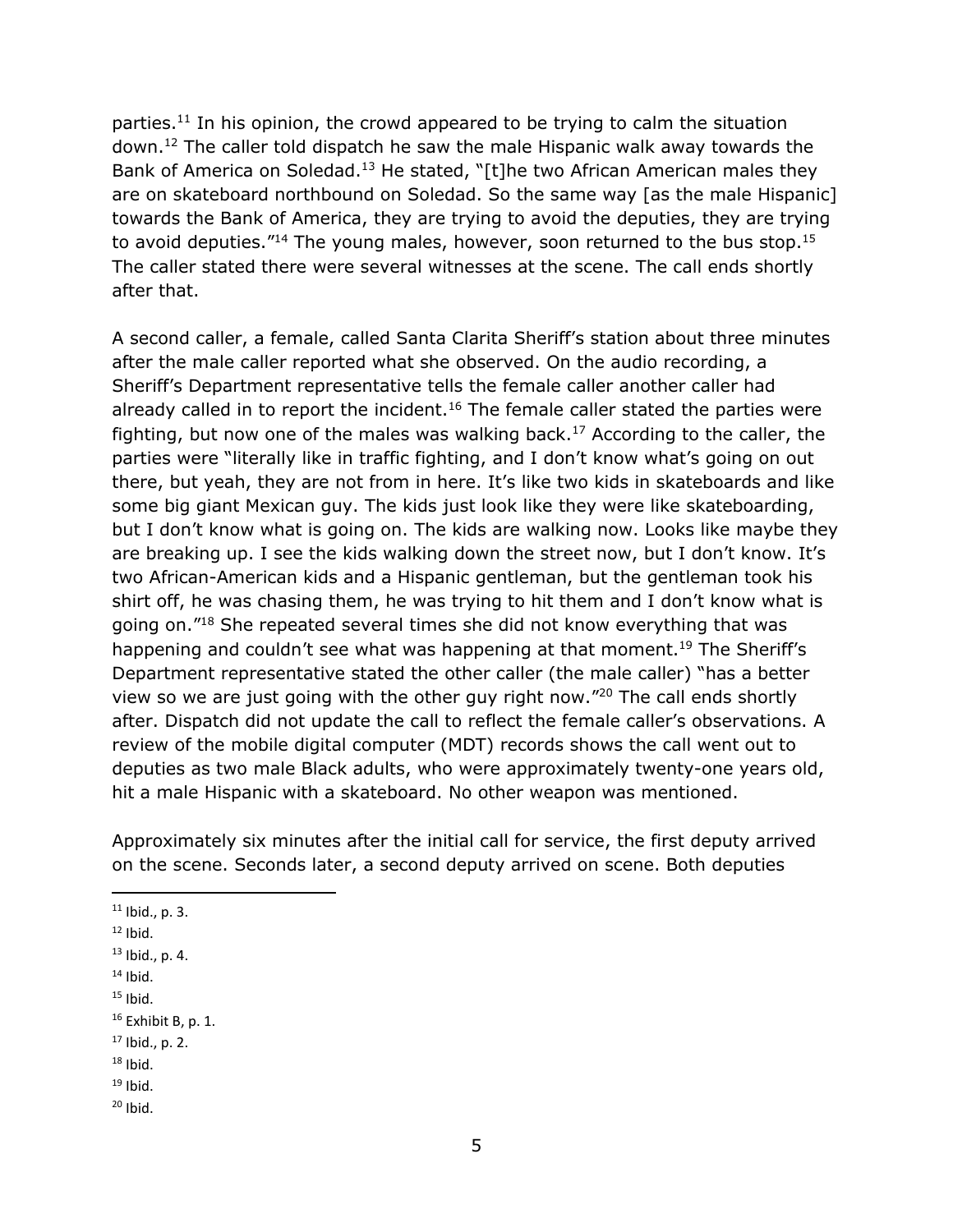exited their patrol cars with guns drawn and pointed the guns at the three males at the bus stop. At this point, one member of the crowd of onlookers began to tape the detention of the three males by the deputies.<sup>21</sup> Approximately a minute and a half after the first deputies arrived on scene, a third deputy arrived. He exited his patrol car with an AR-15 rifle and pointed it at the three young males. A citizen who was driving by took photographs of the incident shortly after the three deputies arrived.



<sup>&</sup>lt;sup>21</sup> Wiggleworth, Alex, "Black teens who were victims of a knife attack had guns drawn on them by deputies, lawyer says," Los Angeles Times. August 10, 2020. [https://www.latimes.com/california/story/2020-08-10/sheriffs](https://www.latimes.com/california/story/2020-08-10/sheriffs-deputies-held-black-teens-at-gunpoint-after-they-were-called-to-help-attorney-says)[deputies-held-black-teens-at-gunpoint-after-they-were-called-to-help-attorney-says.](https://www.latimes.com/california/story/2020-08-10/sheriffs-deputies-held-black-teens-at-gunpoint-after-they-were-called-to-help-attorney-says) (Accessed October 21, 2020).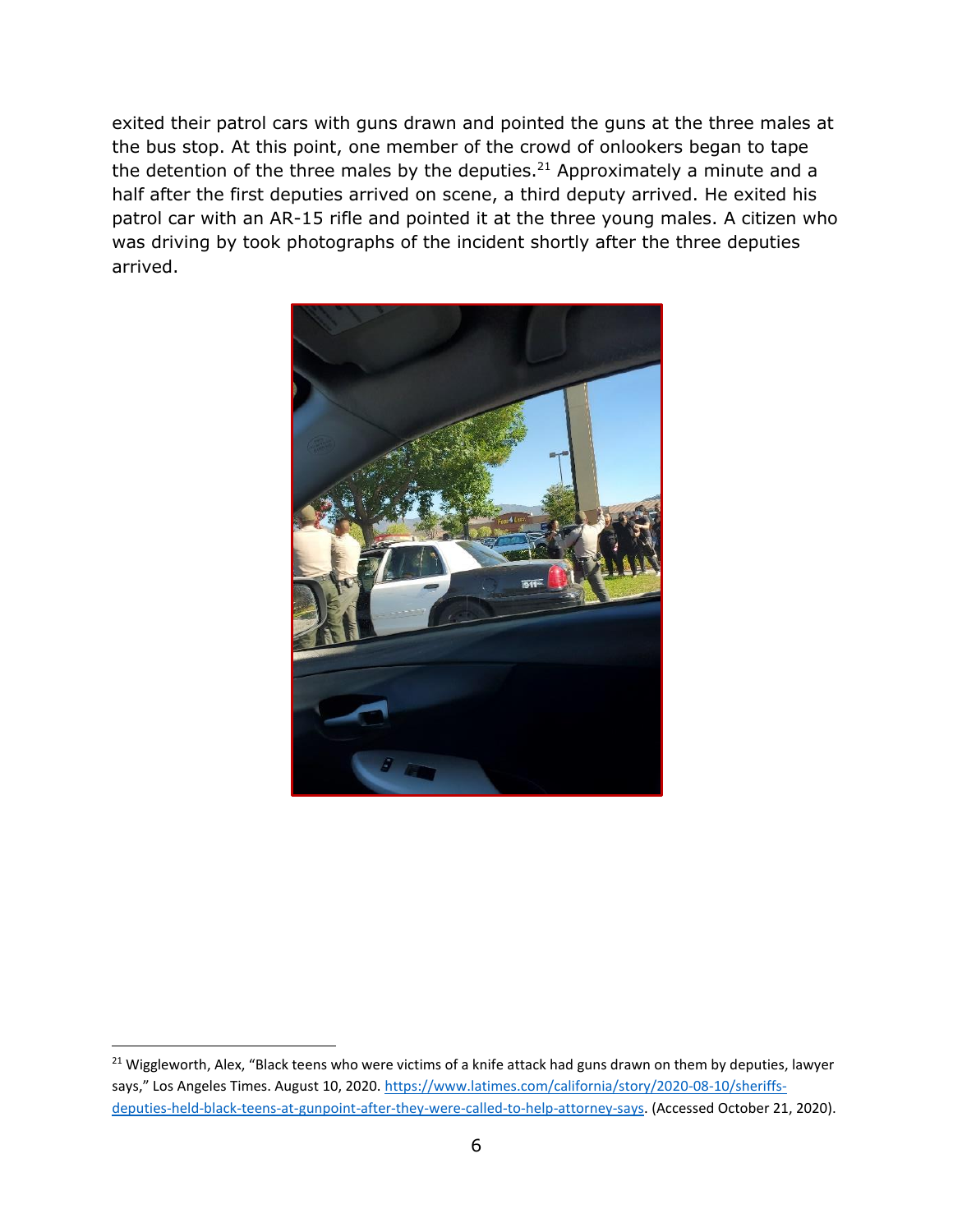

About a minute after the third deputy arrived on scene, the deputies handcuffed the three males and placed them in their patrol cars. A fourth deputy, assigned the role of handling deputy, was tasked with gathering information. At this time, the deputies discovered two of the detained Black males were sixteen years old, and one white male was eighteen years old.<sup>22</sup> The handling deputy asked the eighteenyear-old about the incident.<sup>23</sup> The eighteen-year-old stated a male Hispanic was "messing with him and his friends" and tried to hit them. However, the male Hispanic did not make any contact, and it ended with a verbal altercation between the parties. While detained in the back seat of the patrol car, one of the sixteenyear-old males complained to a deputy about being detained and commented the Sheriff's Department had detained the wrong individuals. The deputies provided no additional information as to whether they inquired further of the teenagers or if the teenagers provided any details as to what happened.

The handling deputy spoke to the male caller, who stated he witnessed the two Black teenagers hit a male Hispanic with a skateboard. According to the handling

 $22$  The race of the young men is based on what the deputies wrote in their reports.

 $23$  The eighteen-year-old was handcuffed and detained in the backseat of a patrol car. The handling deputy's report, authored on August 13, 2020, makes no mention if he advised the male of his *Miranda* rights prior to engaging in a conversation with him.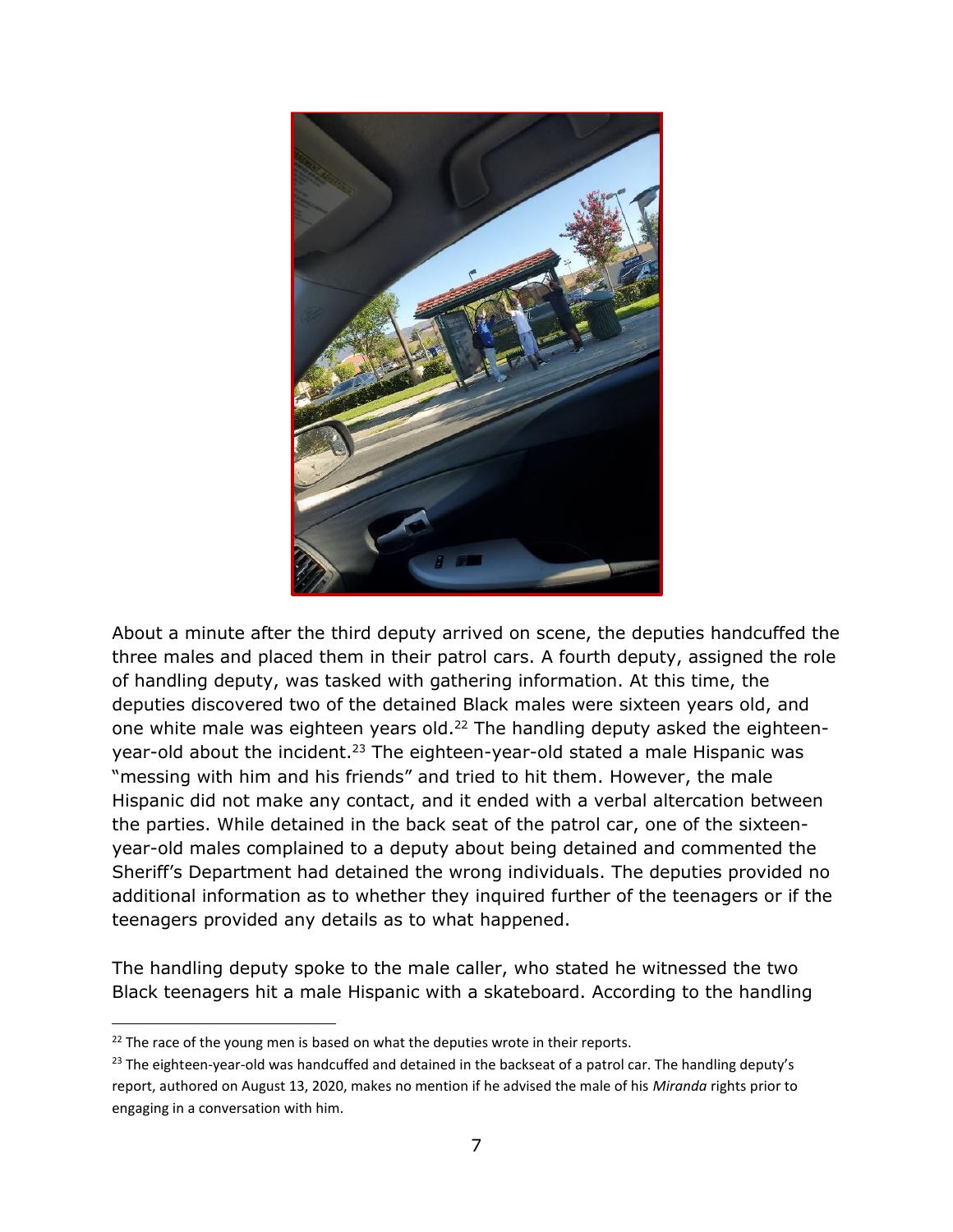deputy's report, he tried to speak to the female caller and other witnesses, but no one else would cooperate or speak with him. According to the handling deputy, given the conflicting evidence provided by the eighteen-year-old male and the male caller, the deputies released the detained teenagers because they were unable to verify that a crime had occurred. In a later interview with the Watch Commander, the sergeant on scene stated the young males were non-desirous of prosecution; but none of the Sheriff's Department's reports reflect to whom the males said this to as the reports do not document any further statements made by the teens other than the ones mentioned in the above paragraphs.

# <span id="page-8-0"></span>Complaint and Investigative Findings

On August 8, 2020, a video of the incident was posted on social media by a private citizen. On August 10, 2020, a citizen from the state of Oregon called the Santa Clarita station to file a formal complaint. In a tape-recorded conversation with a lieutenant at the station, the complainant stated he saw the video of the incident and was concerned with the deputies pointing "rifles and pistols at people who didn't deserve to have guns pointed at them." With the filing of this formal complaint, the Sheriff's Department began its investigation into this incident.<sup>24</sup>

At the conclusion of the investigation, the Watch Commander determined one of the deputies used discourteous language towards the crowd. The deputy was issued a Performance Log Entry (PLE) for his actions.<sup>25</sup> In the same log entry, the Watch Commander wrote the deputy could have chosen to use less-lethal tactics rather than deploying the rifle. However, the Watch Commander did not issue a PLE as to that conduct since Sheriff's Department policy and the Sheriff's Department Training Bureau permit, train, and allow the deputy to deploy the rifle without any apparent limitations. The Watch Commander issued a PLE to the handling deputy for his failure to author a "suspicious circumstance report" after the incident. According to the Sheriff's Department, PLEs involving conduct that falls below

<sup>&</sup>lt;sup>24</sup> Other factors such as community leaders, including the mayor of Santa Clarita and Supervisor Barger expressing concern could have started the investigation, but that is not reflected in any of the paperwork the Office of Inspector General reviewed. The formal investigation appears to have been started solely based upon this out-ofstate complainant's expressed concern with the deputies' actions of pointing "rifles and pistols at people who didn't deserve to have guns pointed at them."

<sup>&</sup>lt;sup>25</sup> "Performance Log Entry (PLE) is the hard copy documentation of a supervisory notation about a deputy's performance, including commendations, weaknesses, career guidance, and training." (*see* United States Department of Justice, "Antelope Valley Monitoring Team Monitor's Audit of Community Complaints," p. 5, January 10, 2018.)

[http://www.la-sheriff.org/s2/static\\_content/avc/documents/Monitor%20Public%20Complaint%20Audit%20\(01-](http://www.la-sheriff.org/s2/static_content/avc/documents/Monitor%20Public%20Complaint%20Audit%20(01-2018).pdf) [2018\).pdf.](http://www.la-sheriff.org/s2/static_content/avc/documents/Monitor%20Public%20Complaint%20Audit%20(01-2018).pdf) (Accessed October 21, 2020).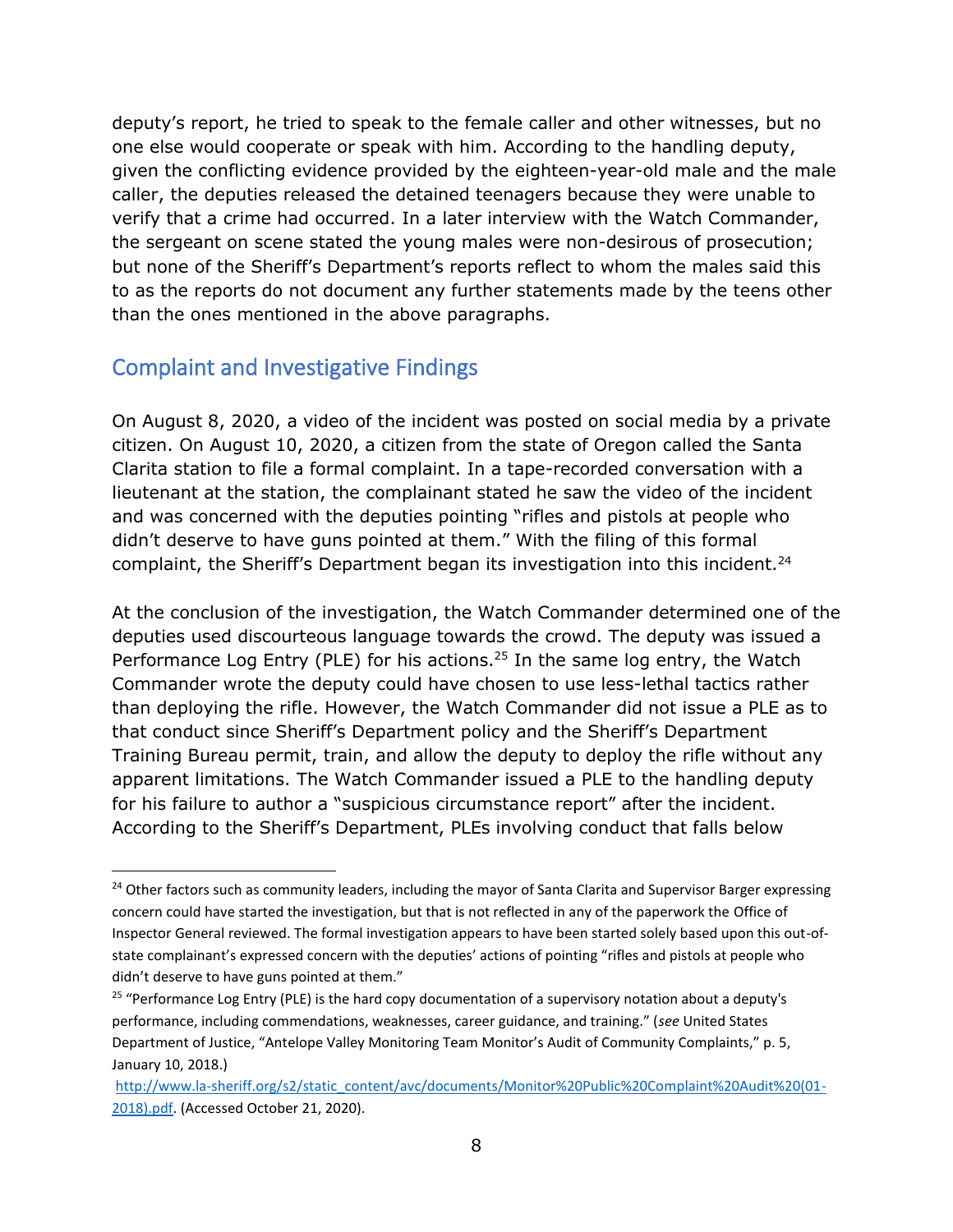departmental standards are not considered discipline but rather are supervisory notes about an employee's performance during a given rating period. The purpose of the PLE is to document employee performance including strengths and weaknesses. The documentation must be given to and discussed with the employee. The notations are included in the employee's performance evaluation and then are destroyed. There is only a record of the notations that were ultimately included in the performance evaluation.

On August 24, 2020, the Sheriff's Department sent a letter to the complainant stating his "complaint has been thoroughly investigated" and the Sheriff's Department inquiry revealed the Sheriff's Department's employee's conduct "should have been different." The Sheriff's Department's letter also indicated the Sheriff's Department "documented the matter with the personnel involved."

On September 1, 2020, Chief Dennis Kneer of the North Patrol Division, which oversees Santa Clarita station, sent a memorandum to his supervisor, Assistant Sheriff Steve Gross, requesting the Sheriff's Department revisit its policy to delineate the circumstances under it would be proper for a deputy to deploy a rifle. As of writing this report, the Sheriff's Department has not informed the Office of Inspector General of any revision to its existing Manual of Policies and Procedure (MPP) section 5-09/170.00 on patrol rifle deployment.

# <span id="page-9-0"></span>Analysis

# <span id="page-9-1"></span>**The Unholstering of a Firearm Should Constitute a Reportable Event**

Many aspects of the incident video resulted in public expressions of concern, none more so than when a deputy exited his patrol vehicle armed with an AR-15 rifle and pointed it at the three teenagers who raised their arms and followed the deputies' orders. But for the circulation of the video of the incident on social media and in the news, the act of these deputies pointing guns at juveniles would likely not have come to the Sheriff's attention. The incident raises concerns about Sheriff's Department policies for reporting the display of weapons.

According to the Manual of Policy and Procedures (MPP), the deputies' actions in this incident do not constitute a reportable event. No one was physically injured nor were any special weapons deployed. Per Sheriff's Department policy, this would not even rise to a Non-Categorical Incident or even a Category 1 use-of-force, which is the Sheriff's Department's lowest designation of force used by deputies. <sup>26</sup> Because

<sup>26</sup> *See* MPP Section 3-10/038.00, "Reportable Use of Force and Force Categories." In 2017, a fourth category of force was carved out of Category 1 uses-of -force to streamline the documentation of some of the lowest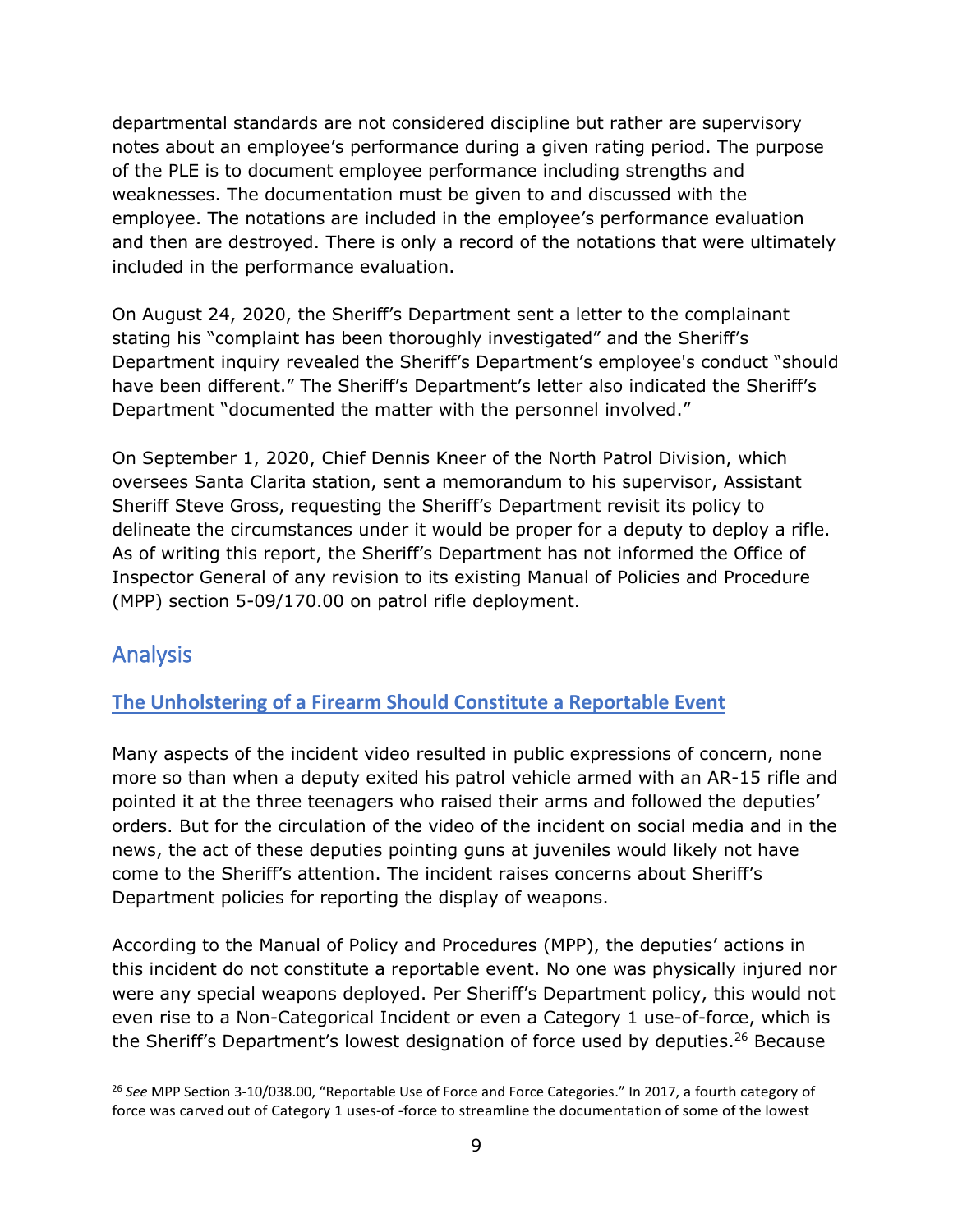it is not a use-of-force, the Sheriff's Department does not require its deputies to formally document unholstering and pointing a firearm as a use of force, although it does require recording the use through a log entry of the incident on a Mobile Digital Terminal.<sup>27</sup> It is concerning that such behavior would never come to the attention of a supervisor without the public witnessing it, given that the lack of reporting requirements means that there is no supervisorial or command staff assessment of the deputies' conduct. It should not take the public's response to a video of a deputy pointing a rifle at a juvenile to prompt a response from the Sheriff's Department management to reconsider its rifle policy. The Sheriff's Department still has not addressed the issue as to whether the use of the rifle in these circumstances, pointing guns at three young men who were armed only with skateboards, is consistent with Sheriff's Department tactics and training

The dictionary defines force as, "a coercion or compulsion, especially with the use or threat of violence." When a police officer points a gun at a suspect, the officer threatens the subject with violence to compel the subject to follow the officer's orders. Case law across various jurisdictions has held the act of a police officer pointing a gun at someone can constitute excessive force and is a seizure under the Fourth Amendment.<sup>28</sup> If pointing a gun can be *excessive force* then it clearly constitutes force; given that it is force, the Sheriff's Department should include it in one of its categories of force and require it be documented every time.

Recent consent decrees in other jurisdictions have required law enforcement agencies to start documenting the unholstering or pointing of firearms. Under a consent decree that went into effect on June 12, 2015, the Cleveland Police

levels of reportable uses-of-force. This force category is referred to as a Non-Categorized Incident (NCI). A NCI is any of the following uses-of-force when there is no injury or complaint of pain and there are no allegations of excessive force or other misconduct associated with the following uses-of-force: resisted hobble application; resisted searching and handcuffing techniques; resisted firm grip; control holds; "comealongs;" or other control techniques. This category of force has previously been used in custody settings and has been recently implemented in certain patrol stations, including Lancaster and Palmdale. *See* LASD North Patrol Division Order 17-01, and Custody Operations Directive 17-006, and MPP Section 3-10/038.00, "Reportable Use of Force and Force Categories."

<sup>&</sup>lt;sup>27</sup> Section 5-09/170.20 of the MPP, "Reporting the Use of the Patrol Rifle," requires deputies who deploy a rifle to make a Mobile Data Terminal (MDT) log entry. MDTs are installed in patrol cars and used in the field to record and share information. In the MDT record of this incident there is an entry: "/1841\* CLEAR (Femployee ID redacted] 63A/P,,,780,,,,,,,X65 AS NEEDED W DET OF SUBJECTS AT GUN POINT W AR-15 DEPLOYED,.ALSO X W CROWD CONTROL." This entry does identify the deputy who deployed the AR-15, but it makes no mention of the identities or if there were other deputies who deployed their firearms. Even though the deployment of AR-15 requires an MDT log entry, the Office of Inspector General is not aware of any policies requiring supervisors to review these logs to determine if the rifle was or was not properly deployed. Nor is the Office of Inspector General aware of any routine audits that the Sheriff's Department conducts to gather this information. To gather data from MDT to discern patterns or conduct an audit is cumbersome as the Office of Inspector General learned from investigating and writing other reports.

<sup>28</sup> *Baird v. Renbarger* (2009) 576 F. 3d 340; *Motley v. Parks* (2005) 432 F. 3d 1072, 1089); *Robinson v. Solano City* (2002) 278 F.3d 1007, 1015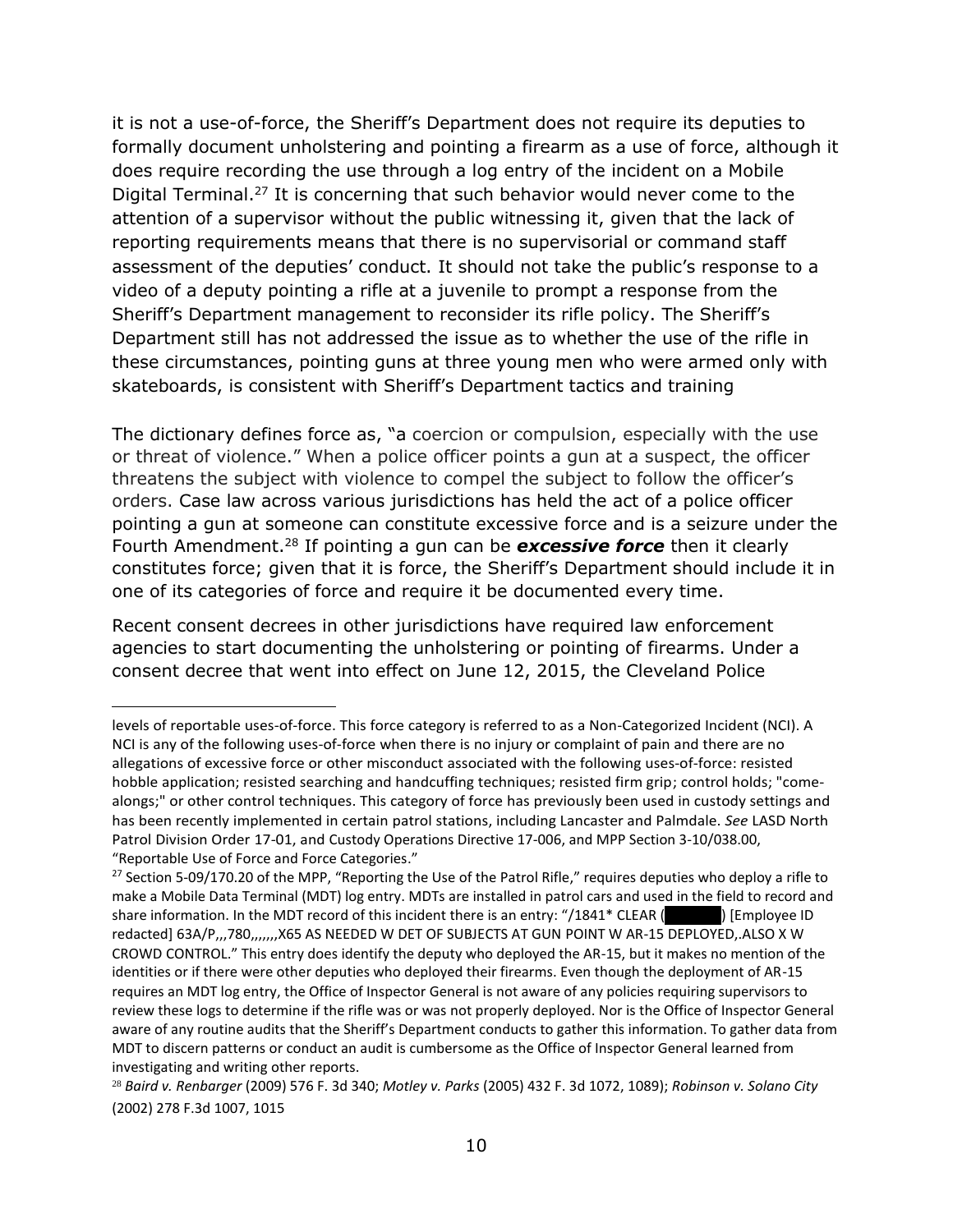Department is required to report every single time an officer unholsters his/her weapon.<sup>29</sup> Under their consent decree, as of November 1, 2019, officers of the Chicago Police Department are required to report every time they pull out their firearms and point them at others. $30$  The Los Angeles Police Department has made efforts to document such displays of firearms by their police officers. In June 2020, shortly after the murder of George Floyd and to comply with the spirit of California Senate Bill 230<sup>31</sup>, the Los Angeles Police Department amended its use of force policies, and it now requires its police officers to report if they "intentional[ly]" point their firearm at a person.<sup>32</sup> On July 14, 2020, the Los Angeles Police Commission reviewed and approved this amendment to the LAPD's use of force policies and reporting procedures. $33$  The possession of a weapon by a suspect has been found to create a reasonable fear for an officer's safety justifying an officer or deputyinvolved shooting. Unholstering or pointing a firearm at someone should be considered a use of force by the plain meaning of the concept or under the law.

The Office of Inspector General recommends that the Sheriff's Department update its force definitions to categorize the act of unholstering a gun and the act of pointing a firearm. Both of these actions should constitute a reportable event to be documented, reviewed, and tracked. Sheriff's Department management should analyze all such events to ensure the deputies' actions adhere to best practices. By implementing use of force policies for unholstering and pointing weapons, the Sheriff's Department will join other jurisdictions that have already implemented these best practices.

## <span id="page-11-0"></span>**The Sheriff's Department Rifle Deployment Policy Should be Revised**

Section 5-09/170.00 of the MPP on patrol rifle policy states:

The deployment of patrol rifles provide personnel with a capability to deliver accurate fire at much greater distances than is possible with a handgun. When properly employed, this capability provides Deputies, and members of the public, with added levels of protection from armed suspects.

<sup>29</sup> *United States of America v. City of Cleveland* (N.D. Ohio 2015 1:15 CV 1046).

[https://www.justice.gov/sites/default/files/crt/legacy/2015/07/09/cleveland\\_orders\\_6-12-15.pdf.](https://www.justice.gov/sites/default/files/crt/legacy/2015/07/09/cleveland_orders_6-12-15.pdf) (Accessed June 11, 2020). <sup>30</sup> Chicago Police Department, "Firearms Pointing Directions Incidents," Department Notice D19-01. Issue Date October 1, 2019. [http://directives.chicagopolice.org/directives/data/a7a57b9b-1689a018-67e16-89a0-4d6cf7dbfc2535b3.html?hl=true.](http://directives.chicagopolice.org/directives/data/a7a57b9b-1689a018-67e16-89a0-4d6cf7dbfc2535b3.html?hl=true)  (Accessed June 11, 2020).

<sup>&</sup>lt;sup>31</sup> [Senate Bill 230](https://leginfo.legislature.ca.gov/faces/billTextClient.xhtml?bill_id=201920200SB230) requires that California law enforcement agencies maintain a policy with guidelines on the use of force, utilizing de-escalation techniques and other alternatives to force when feasible and to make use of force policies publicly accessible.

<sup>&</sup>lt;sup>32</sup> Board of Police Commissioners, "Agenda Board of Police Commissioners Special Meeting Tuesday June 30, 2020," [http://lapd-assets.lapdonline.org/assets/pdf/063020new.pdf.](http://lapd-assets.lapdonline.org/assets/pdf/063020new.pdf) (Accessed February 18, 2021).

<sup>&</sup>lt;sup>33</sup> The policy still needs to be approved by the Los Angeles Police Protective League. LAPD Chief of Police, "Use of Force Policy Revision" LAPD, July 14, 2020. (Accessed on February 18, 2021).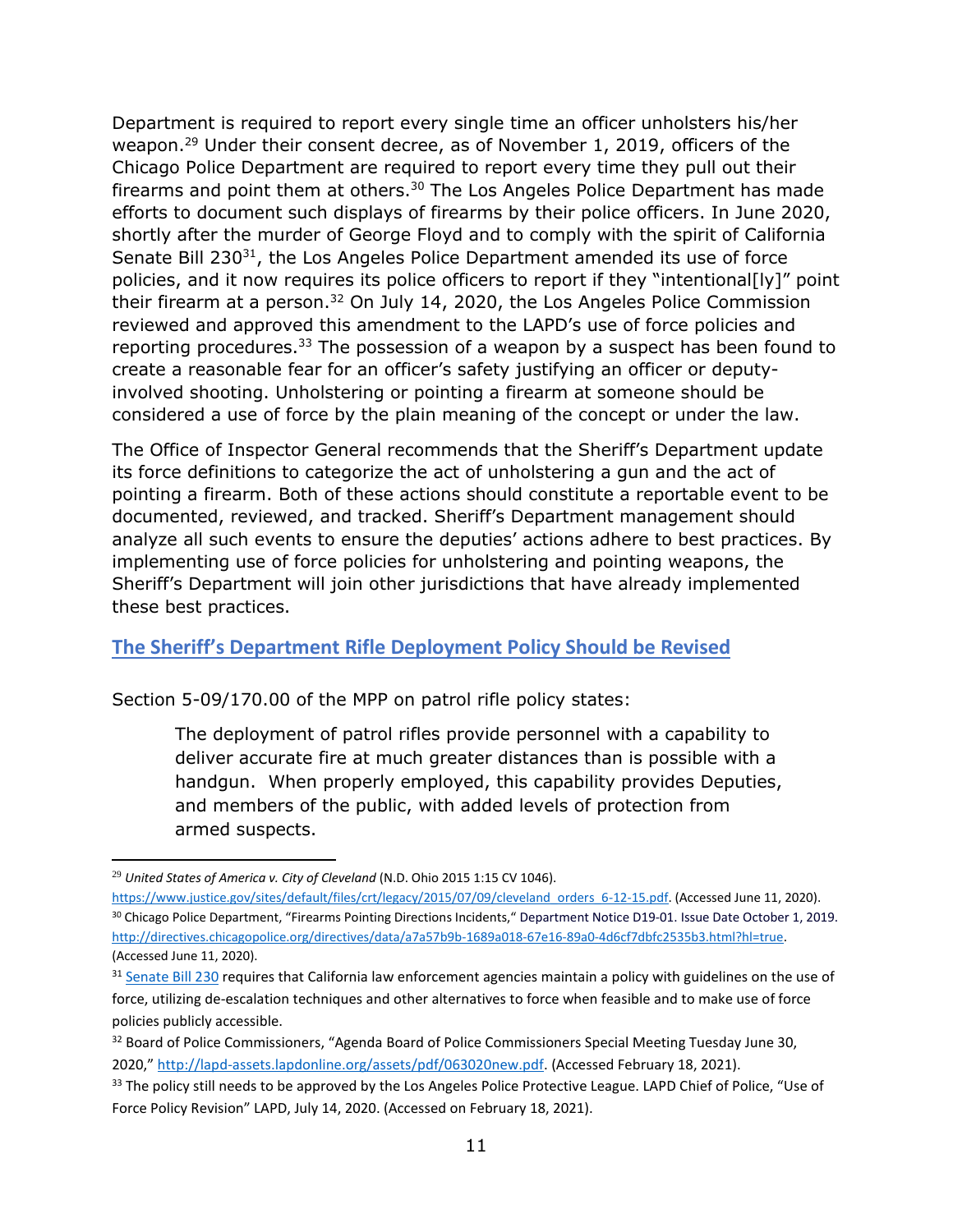Section 5-09/170.20 of the MPP ("Reporting the Use of the Patrol Rifle") requires deputies who deploy a rifle to make a Mobile Data Terminal (MDT) log entry. 34

The MPP makes no mention as to circumstances in which it would be proper or improper to deploy a rifle. Regarding this incident in Santa Clarita, the lieutenant in charge of the Watch Commander Service Comment Report (WCSCR) investigation, inquired of the Sheriff's Department Training Bureau as to the policies and tactics taught regarding rifle deployment. The Sheriff's Department Training Bureau is in charge of training deputies on tactics and policies. The lieutenant in charge of the Training Bureau stated deputies are encouraged to use the rifle in the field. In the WCSCR, the investigating lieutenant summarized his conversation with the training lieutenant. Per the training lieutenant:

There is no doubt the public and often law enforcement professionals view the patrol rifle as an option only to be used during the most violent situations. However, he explained, current training by our Department demonstrates that the patrol rifle is often the best platform to be used in a situation such as felony traffic stops. The Weapons Training Staff currently encourages the deployment of the patrol rifle.

When considering the distance and backdrop of a moving target. The AR-15/M-4 platform will provide the most stable and accurate tool if a lethal force encounter becomes necessary. It is also equipped with an optic (non-magnified) to enhance the ability of the deputy to easily acquire and maintain a target(s). He then explained that our less lethal weapons such as stun bags have limited applications in these situations.

The deputy who deployed the AR-15 rifle acted in accordance with Sheriff's Department policies and acted consistently with Sheriff's Department training. The deputy detailed his reasons for deploying the rifle in the report he authored on August 14, 2020 (a week after the incident):

Because of the dangerous nature of the call, the fact that there were multiple subjects being detained on a high risk pedestrian stop at a significant distance, and the growing crowd of hostile protesters, I felt deploying my station assigned AR-15 patrol rifle was the most tactically appropriate approach to ensure the highest level of safety for myself, my partners, and the public. Deploying a rifle in a situation like this is paramount because it is more accurate than a handgun due to its long barrel length. This is crucial due to the high pedestrian and vehicle traffic in the shopping center adjacent to the subjects [sic]

<sup>34</sup> http://pars.lasd.org/Viewer/Manuals/10008/Content/12361?Source=TextSearch&searchQuery=rifle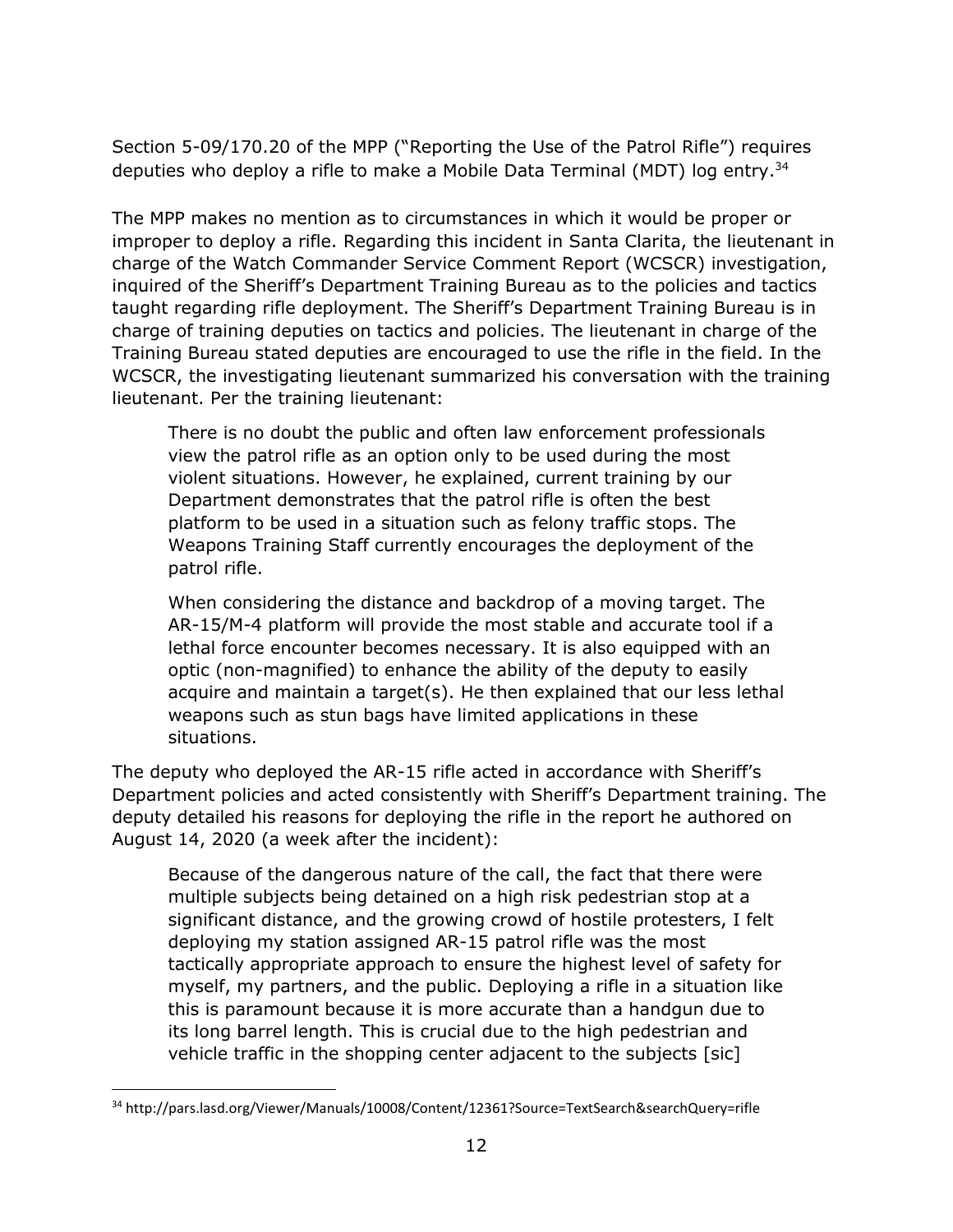position. If the need for deadly force would arise, I would need to take a precision shot to ensure the safety of bystanders and other responding deputies.

The Sheriff's Department command staff has expressed concerns with this broad discretion to deploy a rifle. The Chief of North Patrol, Dennis Kneer, requested his supervisor, the Assistant Sheriff of all patrol stations, Steven Gross, re-examine Sheriff's Department policy on patrol rifle deployment. As of writing this report, the Office of Inspector General is unaware of any policy changes or changes in how the Sheriff's Department trains deputies on the use and deployment of a rifle. The Office of Inspector General urges the Sheriff's Department to promptly review its rifle deployment policy.

## <span id="page-13-0"></span>**The Watch Commander Service Comment Report Investigation**

The investigation as to whether the deputies acted in accordance with Sheriff's Department policies was conducted by a lieutenant who is one of the Watch Commanders at the Santa Clarita station. At the conclusion of his investigation, he authored a Watch Commander Service Comment Report (WCSCR), documented the evidence he gathered, detailed how he analyzed the facts of the case in light of Sheriff's Department policies, and made his recommendations as to whether any necessary discipline or training for the involved deputies was warranted. The Office of Inspector General found several issues with how the investigation was conducted and what was included and excluded from the investigation.

## <span id="page-13-1"></span>*How Complaints are Generated*

The WCSCR investigation into a deputy's conduct begins when the Sheriff's Department receives a complaint against a deputy. In this case, several members of the public voiced concerns over the deputies' actions. Two Sheriff's Department sergeants were on scene shortly after the call for service. They both told the Watch Commander they were not aware of any complaints. One of the sergeants who arrived on scene while the young males were still being detained told the Watch Commander, "the crowd had calmed and **redact [he]** did not hear any statements regarding a knife nor did he speak with anyone who wanted to file a complaint." Yet, in the video, the members of the crowd are heard voicing displeasure at the deputies' conduct. On August  $8<sup>th</sup>$ , the mother of a detained teenager posted a video of this incident on social media. She also expressed concerns about deputies' tactics.<sup>35</sup> In the comment section of the social media posting, several people voiced

<sup>&</sup>lt;sup>35</sup> Peeples, Stephen, "Smyth Calls for Removal of SCV Deputy Pending Investigation," Santa Clarita Valley News. August 10, 2020[. https://scvnews.com/smyth-calls-for-removal-of-scv-deputy-pending-investigation/.](https://scvnews.com/smyth-calls-for-removal-of-scv-deputy-pending-investigation/) (Accessed October 23, 2020).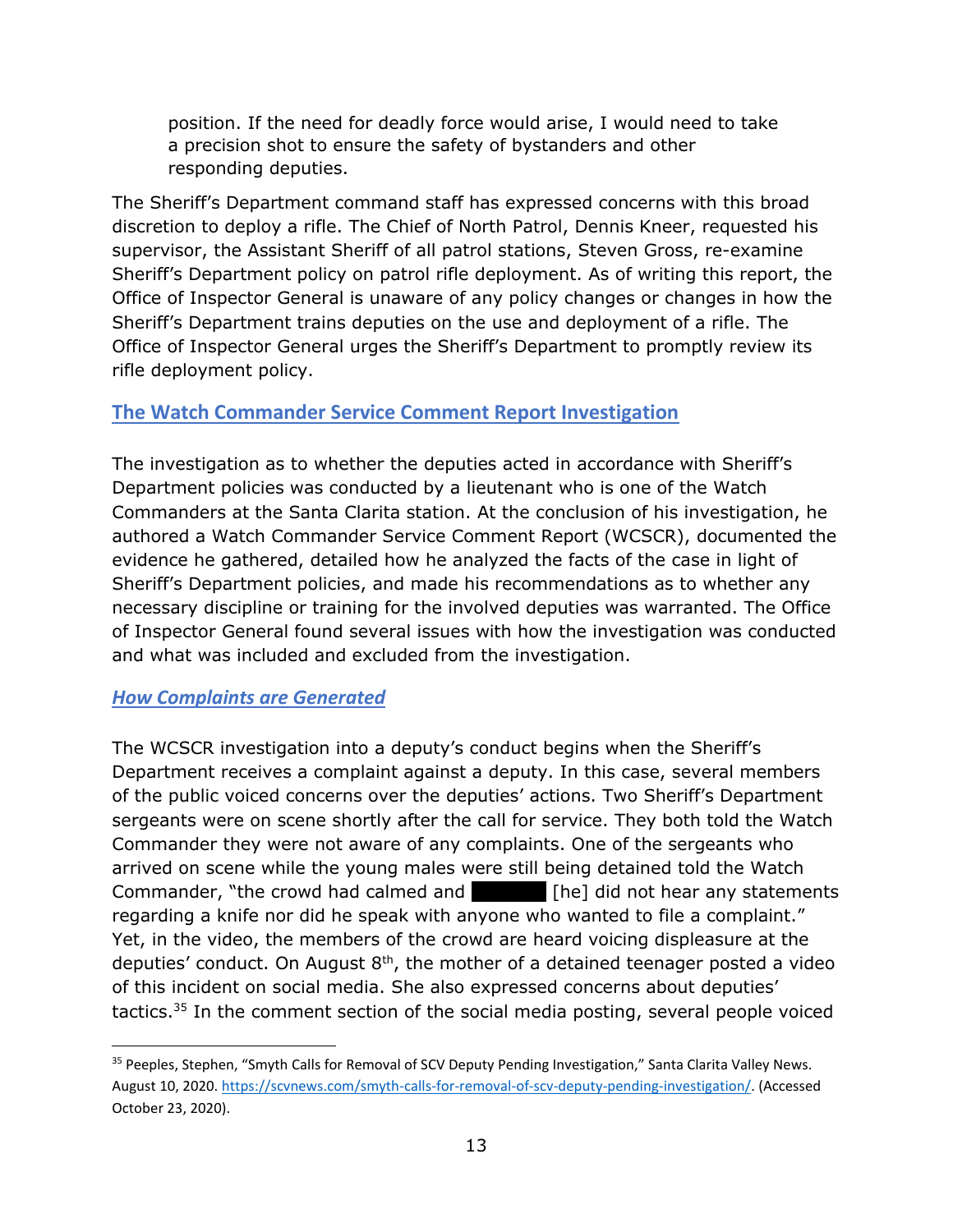concern over the deputies' actions. By August  $10<sup>th</sup>$ , the mayor of Santa Clarita had requested a review of the incident, asking for the deputy involved to be taken out of the field.<sup>36</sup> On August  $10<sup>th</sup>$ , Supervisor Barger expressed concern over the incident. <sup>37</sup> However, none of the social media postings or any of these parties' concerns prompted the Sheriff's Department to initiate a WCSCR investigation into the incident.

On August 10, 2020, an out-of-state civilian, called the Santa Clarita station to file a complaint based on what he had seen on social media and the news. A lieutenant answered the phone. The out-of-state complainant began his call by stating, "Am I able to make a complaint to you?" Those words are what prompted the Sheriff's Department to finally document a complaint and begin a WCSCR investigation.

The Sheriff's Department appears reluctant to receive public complaints. The same, however, cannot be said of commendations. Office of Inspector General representatives have attended meetings during which the Sheriff's Department management have repeatedly asked the Sheriff's Department supervisors to go out of their way to document commendations and compliments no matter how they come in or are heard. As eager as the Sheriff's Department is to document commendations, it must have the same attitude with public complaints. The crowd of onlookers, members of the public on social media, and community leaders all expressed concerns over this incident; however, since they did not contact the station directly nor did they expressly state they wanted to file a complaint, their concerns were not documented. Even in the absence of receiving an express public complaint, in situations such as this one, which received media coverage and scrutiny, supervisors and managers should have investigated the deputies' tactics to ensure they were sound.

In its response to this critique, the Sheriff's Department stated, "[t]he LASD Service Comment Report Handbook notes, public trust is vital to our mission, and rests on Department responsiveness to community needs and expectations. To foster public confidence in the Department and to promote constructive communication, commendations and complaints must be received with equal professional interest and courtesy, and given appropriate supervisory attention." While the Handbook may state this, in practice, as seen from how this particular complaint was handled, it does not seem the Sheriff's Department always receives with "equal professional interest and courtesy" commendations and complaints.

<sup>36</sup> Ibid.

<sup>&</sup>lt;sup>37</sup> Press Release, "[Barger Releases Statement Regarding Incident Involving SCV Deputies](https://scvnews.com/barger-releases-statement-regarding-incident-involving-scv-deputies/)," Santa Clarita Valley News. August 11, 2020. [https://scvnews.com/barger-releases-statement-regarding-incident-involving-scv](https://scvnews.com/barger-releases-statement-regarding-incident-involving-scv-deputies/)[deputies/](https://scvnews.com/barger-releases-statement-regarding-incident-involving-scv-deputies/) (Accessed October 21, 2020).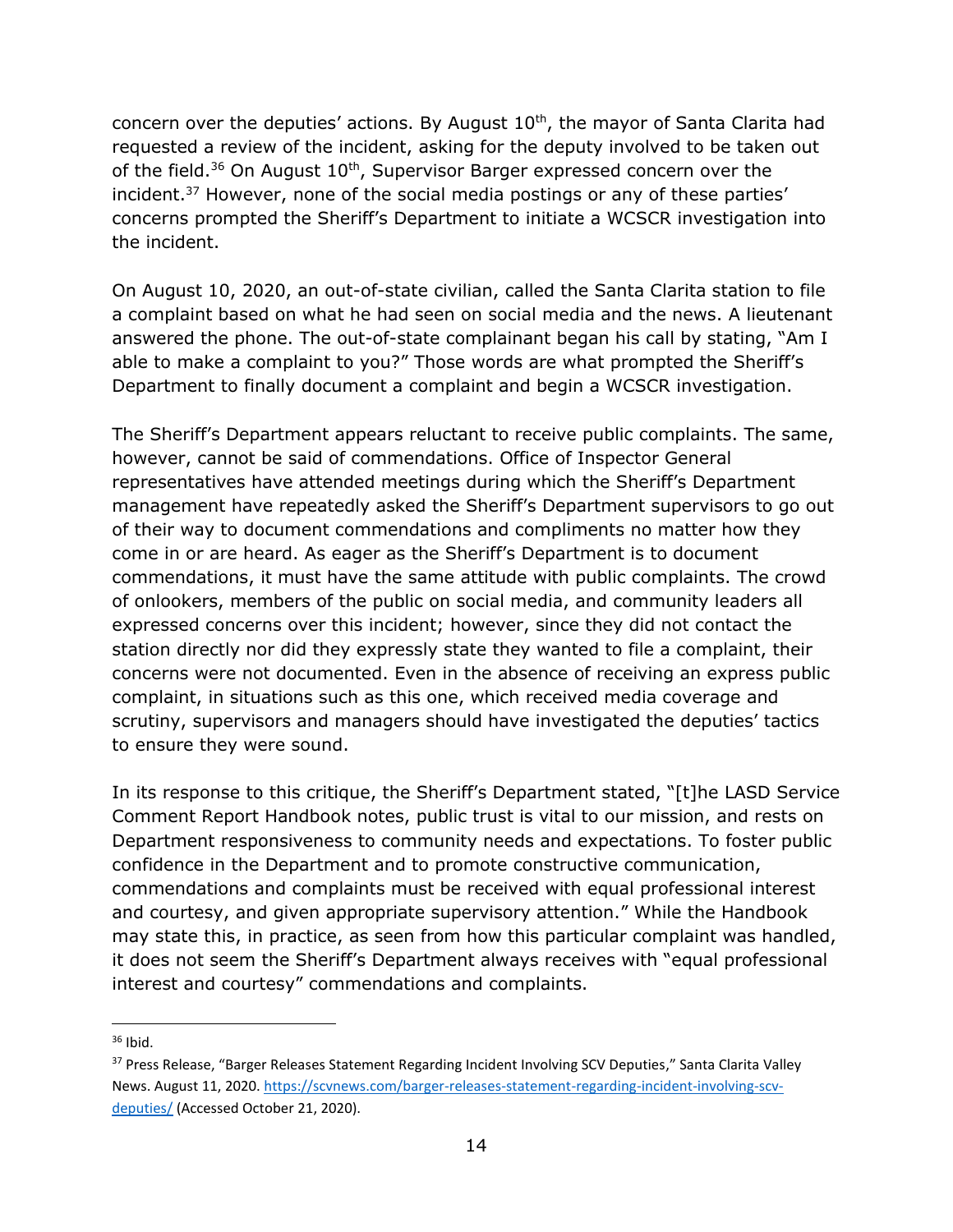#### <span id="page-15-0"></span>*Interactions with Complainants*

While the Sheriff's Department did initiate a WCSCR based upon the out-of-state complainant's telephone call, the complainant had to endure an uncomfortable back and forth discussion with the lieutenant recording the complaint. The complainant stated he had seen a video of police officers drawing guns on "boys of color."<sup>38</sup> The lieutenant stated he was aware of a video and stories out there, but he was not "sure that the narrative being portrayed is accurate; however, that is not for me to decide."<sup>39</sup> The complainant went on to state that he appreciated that law enforcement personnel have a difficult job, but he that he could not understand why in this incident deputies rolled up with assault rifles and guns drawn in a "SWAT team" like fashion.<sup>40</sup> He stated this "aggressive militarization" approach did not seem warranted.<sup>41</sup> The lieutenant asked the complainant, "May I ask you a personal question? Do you have a background in law enforcement?"<sup>42</sup> The complainant stated he did not.<sup>43</sup> The lieutenant then asked the complainant, if he knew the circumstances under which the deputies came to the scene and if it was possible there may be a situation the complainant could imagine where the deputies' actions may have been justified.<sup>44</sup> The complainant moved on and did not engage the lieutenant further. The complainant described himself as a white male.<sup>45</sup> He further stated, "Let's be honest we know, you know, as well as me, there are a lot of facts out there that are needed, I am sure that's the situation, but people of color are largely pressed on against in situations like this and you know it and I know it."<sup>46</sup> The lieutenant responded, "I don't agree with your assumption because I believe statistical data show otherwise and I respect your perspective."<sup>47</sup> The lieutenant took down the complaint, and the phone call ends shortly after. The lieutenant marked the box on the Sheriff's Department form stating the complainant was making a complaint as to the deputies' tactics and procedure, but he did not mark the box on the form for discrimination.

Even when the complainant stated those magic words, "I want to make a complaint," the Sheriff's Department representative's response is troubling. In this

 $44$  Ibid.

- $46$  Ibid.
- $47$  Ibid.

<sup>&</sup>lt;sup>38</sup> Exhibit C, p.1.

 $39$  Ibid.

 $40$  Ibid.

 $41$  Ibid.

<sup>42</sup> Ibid. p. 1-2.

 $43$  Ibid.

 $45$  Ibid.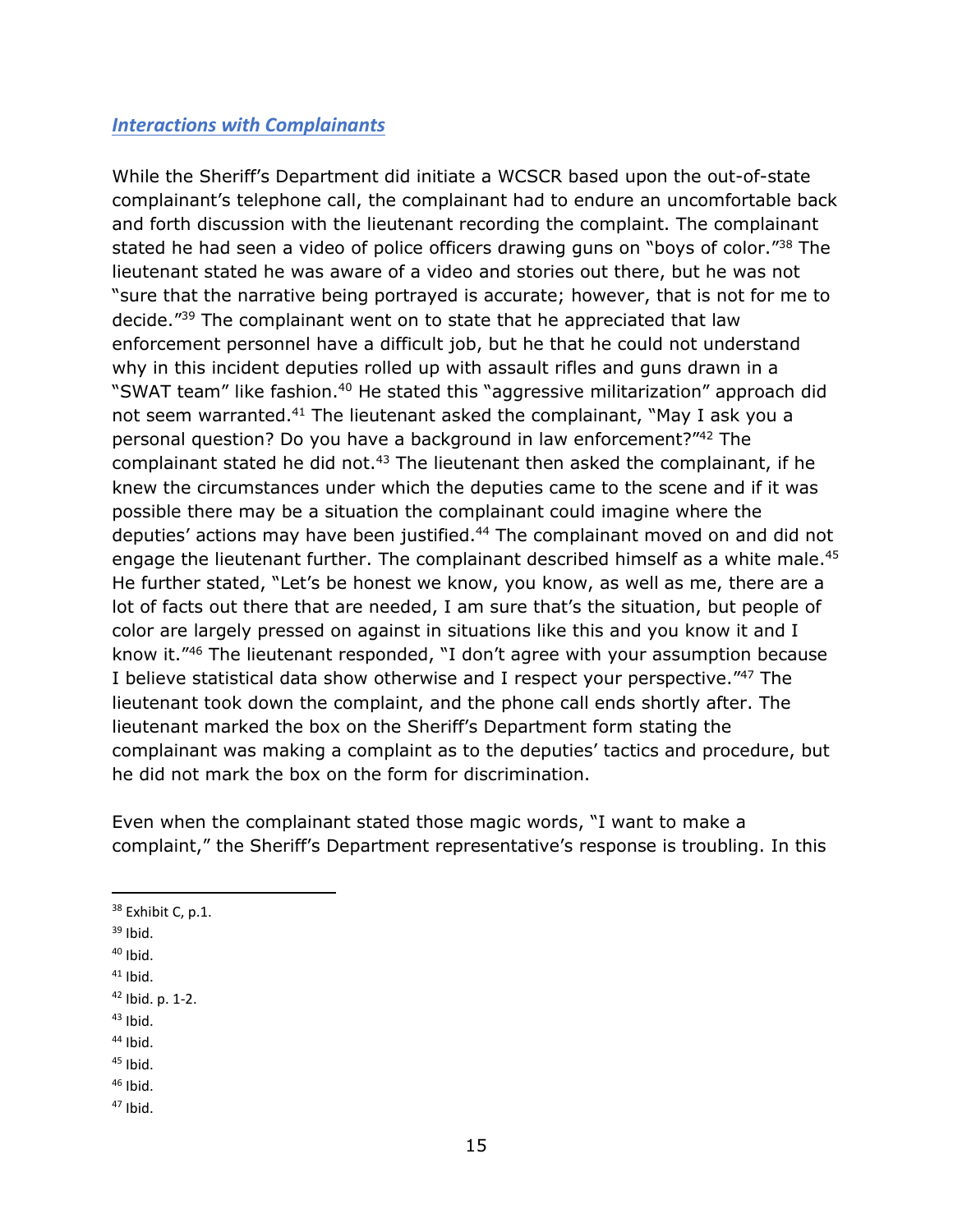incident, a lieutenant, a person in a management role, challenged the complainant's knowledge of the incident; questioned the complainant as to whether he had law enforcement training, and disagreed with well-established data that minorities are disproportionately "pressed on in situations like this."<sup>48</sup> The Office of Inspector General has reported on how Santa Clarita station, the same station where this lieutenant is employed, disproportionately stopped minorities along the I-5 corridor.<sup>49</sup> There was no need for the lieutenant to voice any disagreement with the complainant or challenge the basis for the complaint. The complainant was not rude, nor did he voice, what one may describe, as an anti-law enforcement bias. In the audio recording of the conversation, the complainant recognized the need for law enforcement, commented on the difficult job they have, he acknowledged he did not have all the facts; all he asked of the Sheriff's Department was to look into his concerns about deputies pointing guns at teenagers.<sup>50</sup>

It should not take magic words to log a complaint, nor should it take magic words to have a complaint properly classified. The complainant stated to the lieutenant people of color, such as the young males in this incident, are treated differently by law enforcement. He did not state in exact words he believed the deputies were discriminating based on race, but it is clear his complaint included a complaint of discrimination. Also, on the video posted to social media, the videographer makes statements suggesting race may have played a factor in the deputies' actions. There was enough evidence for the Sheriff's Department to conclude citizens were concerned that race may have played a factor in the deputies' actions. The Sheriff's Department did not investigate if implicit or explicit bias may have played a role in the deputies' actions.

## <span id="page-16-0"></span>*Parties Assigned to Investigate WCSCR*

The Watch Commander assigned to investigate the complaint was the on-duty watch commander when this incident occurred. In an audio recording of a conversation that took place during the incident, the Watch Commander can be heard calling from the station and speaking to the field deputies. The Watch Commander voiced concerns that the deputies were not updating him as to what was happening in the field. This same Watch Commander was assigned later to

<sup>48</sup> BondGraham, Darwin, "Black People in California are Stopped Far More Often by Police, Major Study Proves," The Guardian. January 3, 2020. [https://www.theguardian.com/us-news/2020/jan/02/california-police-black-stops](https://www.theguardian.com/us-news/2020/jan/02/california-police-black-stops-force)[force](https://www.theguardian.com/us-news/2020/jan/02/california-police-black-stops-force) (Accessed October 23, 2020).

<sup>&</sup>lt;sup>49</sup> The Office of Inspector General, "The Los Angeles County Sheriff's Department Santa Clarita Valley Domestic Highway Enforcement Team," Office of Inspector General. April 2019.

[https://oig.lacounty.gov/Portals/OIG/Reports/LASD\\_DHET\\_FINAL.pdf?ver=2019-04-19-155336-267.](https://oig.lacounty.gov/Portals/OIG/Reports/LASD_DHET_FINAL.pdf?ver=2019-04-19-155336-267) (Accessed October 23, 2020).

<sup>50</sup> Exhibit C, p.1.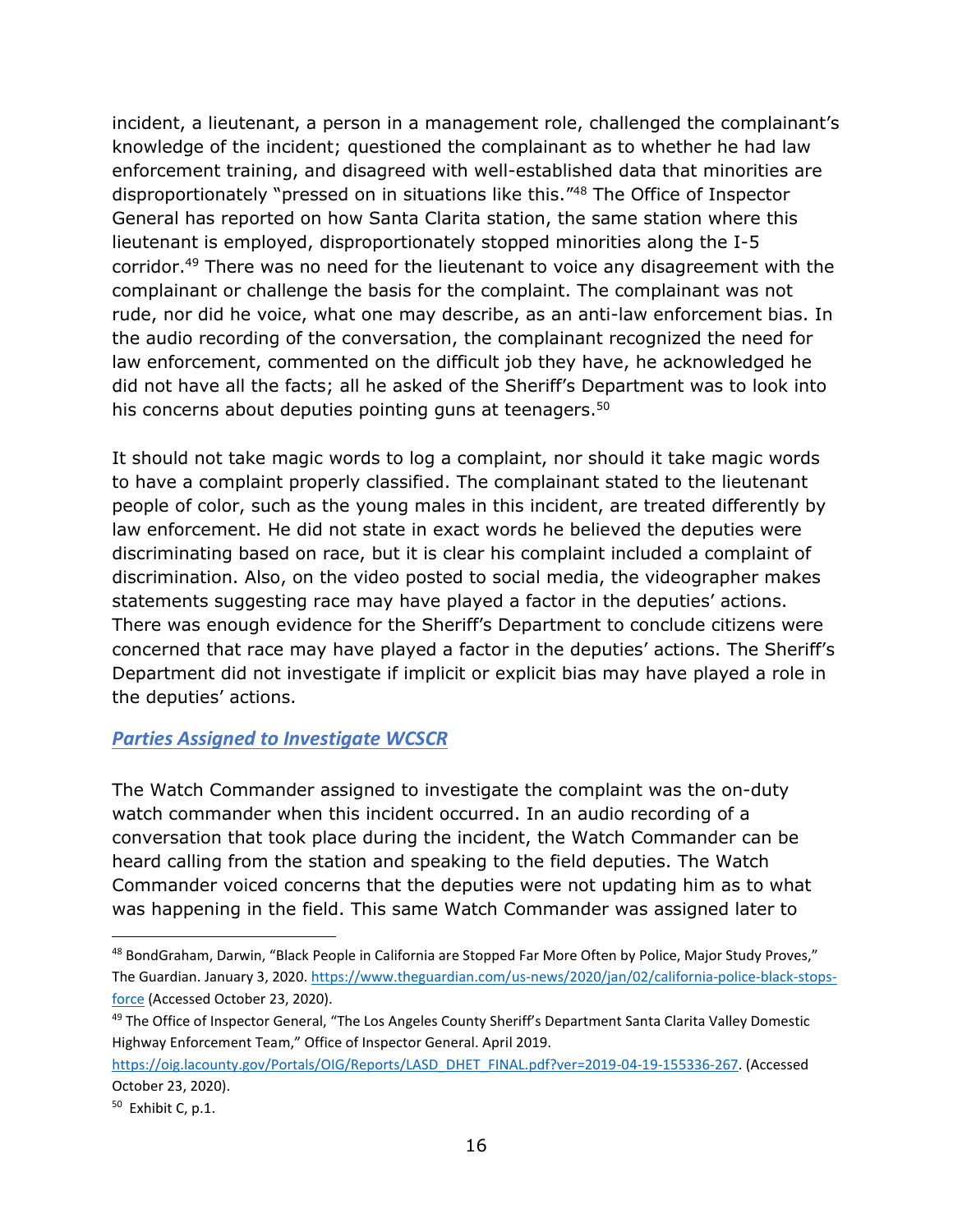investigate whether the deputies' actions and conduct were justified. There is an inherent conflict of having a supervisor who oversaw an incident being assigned to investigate whether his/her employees acted properly under his/her direction during the incident. It is unquestionably a better practice to have an uninvolved Watch Commander investigate the incident.

This is not a novel recommendation, the Sheriff's Department's MPP requires that investigations, such as WCSCRs, be done by personnel who have had no direct involvement in the incident.<sup>51</sup> Because the Watch Commander was involved as the on-point supervisor, per the MPP he should not have been placed in charge of conducting the investigation and, by placing him in charge, a policy violation was committed but not investigated. If the Watch Commander's supervisors believed there were no other qualified personnel to conduct the investigation, the MPP requires the Watch Commander to document which of his managers directed him to conduct this investigation and why the manager tasked him with the job when it contradicts the MPP's directive. No such documentation was in the reports the Sheriff's Department provided to the Office of Inspector General.

### <span id="page-17-0"></span>*Recording Deputies' Interviews*

The August 10, 2020 complaint began the Watch Commander investigation. By August 21, 2020, the investigation was completed. The WCSCR includes audio recordings of all the witness interviews, except for the deputies involved. Even the initial August  $7<sup>th</sup>$  calls for service to the station and the complainant's conversation to file the complaint were recorded. Given that the Sheriff's Department can record interviews, it is unclear why the Sheriff's Department chose not to record the deputies' statements. The Watch Commander interviewed fifteen deputy personnel; yet, there is no audio recording of any of the interviews.

A WCSCR is a summary of facts. An audio recording may shed light on many of the nuances that may be left out in the summary. For example, while the complainant's complaint as to the deputies' tactics is part of the WCSCR, without the audio

<sup>51</sup> *See* MPP Section 3-04/000.05, "Assignment of Subsequent Inquiry/Investigation" –"[a] supervisor who investigated, documented, or was directly involved in any incident shall not be assigned to conduct any subsequent inquiry/investigation (e.g., Watch Commander Service Comment Report review, civil claim review, lawsuit review, force review, administrative investigation) related to the same incident. If no other supervisor is available to conduct a subsequent inquiry/investigation, the concerned unit commander shall notify and confer with his division chief, who shall be responsible for deciding how to accomplish the inquiry/investigation. In cases where the involved supervisor is directed to complete a subsequent inquiry/investigation, the supervisor shall document the reason(s) why he/she was directed to conduct the inquiry/investigation and the name of the manager who directed it."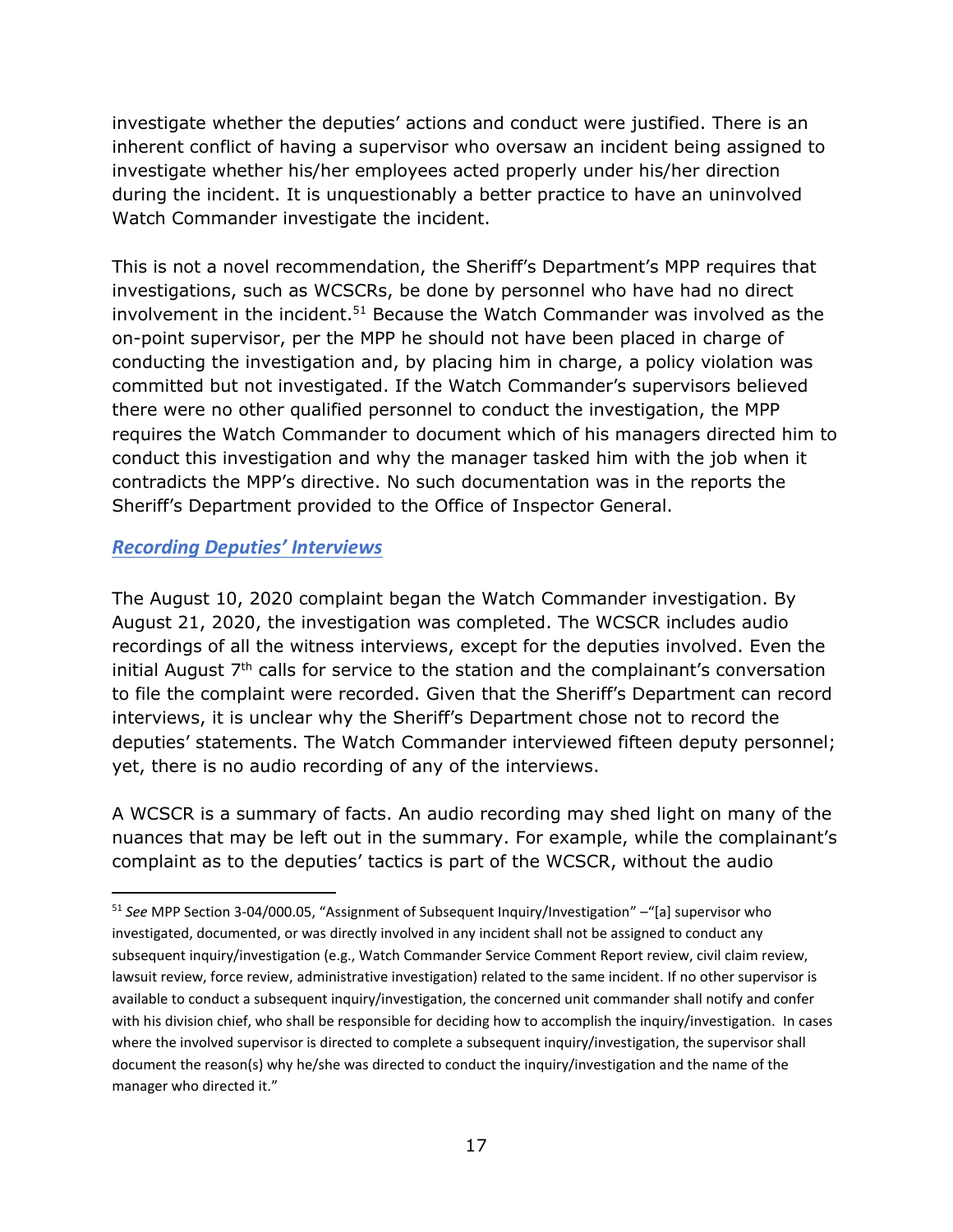recording, no one would have been aware of other issues discussed. Also, a recording of the interview allows the reviewer to know what questions were asked, how they were asked, and when they were asked. It is paramount to have an audio recording of the interview, so a reviewer can know what deputies were asked, how they answered, and any questions that were not asked that should have been. The Sheriff's Department has the means to record statements and should record all interviews, including deputy interviews.

#### <span id="page-18-0"></span>*Focus of the Complaint*

The complainant stated he was concerned about the deputies pointing rifles and guns at people who "didn't deserve to have guns pointed at them." The focus of the WCSCR should have been whether the deputies' actions of pointing guns and rifles at three teenagers were proper based on what they knew at the time of the stop. The WCSCR, however, includes many miscellaneous items such as the teenagers' background, interview with a male Hispanic (who was not present when the deputies arrived and never spoke to deputies at the scene), and statements from other unrelated parties. It is unclear how this extraneous information is relevant to the deputies' mindset and actions at the time of the incident.

While the WCSCR calls for the Sheriff's Department's rifle policy to be updated, it makes no mention of whether the other deputies who pointed their firearms were justified in doing so. The investigation does not analyze or review those deputies' actions. It does not even provide insight as to the deputies' reasons for exiting their cars with guns drawn when the only potential weapon identified in the call for service was a skateboard. The complainant was concerned about all the guns displayed, not only the rifle. Until the Sheriff's Department addresses those concerns, this complaint should not be closed or considered resolved.

#### <span id="page-18-1"></span>*Biases in the Investigation*

On several occasions, the Office of Inspector General has noted the Sheriff's Department representatives provided a detailed description of a suspect or subject's background– a background which a responding officer was usually unaware of at the time of the incident. There is no reason to detail a subject's past contacts with law enforcement, except to muddy the subject's character and/or to garner sympathy for the deputies' actions. The WCSCR appears to employ these tactics. The deputies who responded did not know the teenagers' identities; yet, the WCSCR methodically lists the young males' contacts, if any, with law enforcement. Conversely, the report does not include the number of previous complaints, uses of force, or allegations of bias lodged against the deputies – information that is far more relevant in an investigation to determine if the deputies' actions were proper.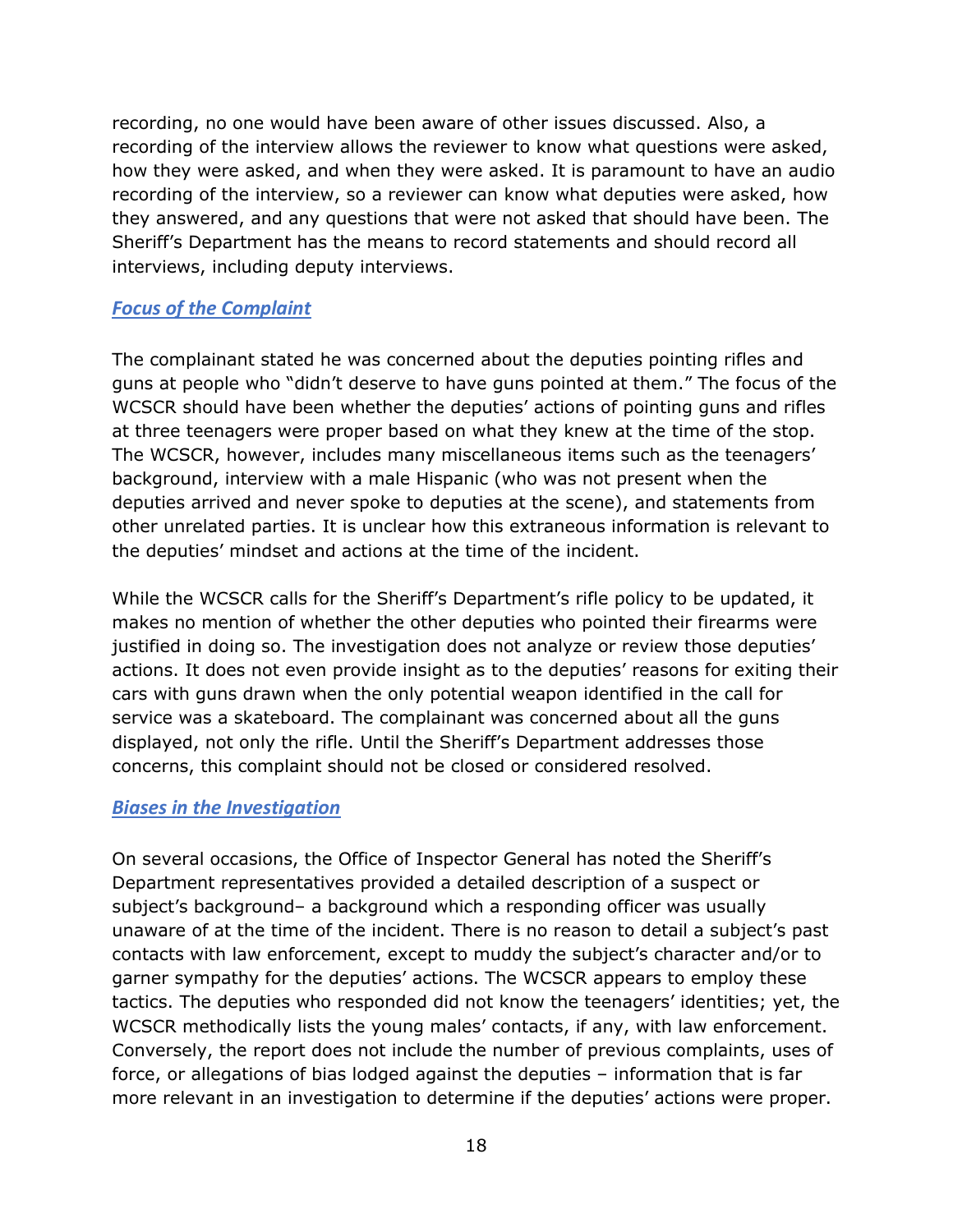The Watch Commander who investigated the WCSCR appears to have had a bias in favor of the deputies, as is evidenced by passages like this in the WCSCR:

The deputies are under tremendous stress and social pressure due to anti-law enforcement rhetoric and defund the police protests which have been occurring almost daily since the end of May 2020. Due to these recent phenomena, coupled with the lack statements by , conflicting statements from detained persons, and an angry group telling the deputies they had the wrong person, it [is] understandable to see an inability for any deputy investigating the incident to determine what occurred while at the scene.

This appears to be an opinion provided by the Watch Commander to excuse the conduct of the deputies. The WCSCR report makes no mention of any statements by the deputies regarding anti-law enforcement rhetoric or defunding the police as having any influence on their actions or their ability to investigate the incident leading to the call for service. Office of Inspector General representatives have seen on several occasions where detectives or upper management of the Sheriff's Department excused or attempted to justify deputies' behavior by providing a narrative that the deputies were never asked about or even ascribed as having at the time of the conduct in question. The Watch Commander seems to be doing the same thing here with the addition of this passage in the WCSCR.

Another instance of possible bias is what is included and excluded from witness summaries. The Watch Commander summarized the witness's conversation in the WCSCR. In one of the summaries, he wrote a female witness stated she never saw the deputies treat the teenagers badly and opined the deputies were gentle when they put handcuffs on them. She did state this in her interview. What he failed to include, as heard in her tape-recorded interview, is her displeasure as to the deputies' initial response. In her interview, she remarked, "there was a disconnect between what was happening and the reaction [the deputies'] had." She felt deputies could have been calmer since the young males had their hands in the air and were not being aggressive. Surprisingly, given the nature of the complaint that led to this WCSCR, this commentary did not make it into the written summary. By only documenting what was favorable to the deputies and excising what was unfavorable, the WCSCR appears to be authored with a bias in favor of the deputies. While the tape recording of this witness's interview is included as part of the WCSCR, it is interesting that the WCSCR itself does not contain the witness' critique of the deputies' actions. One would expect for this to be included in a report detailing an investigation and arriving at conclusions.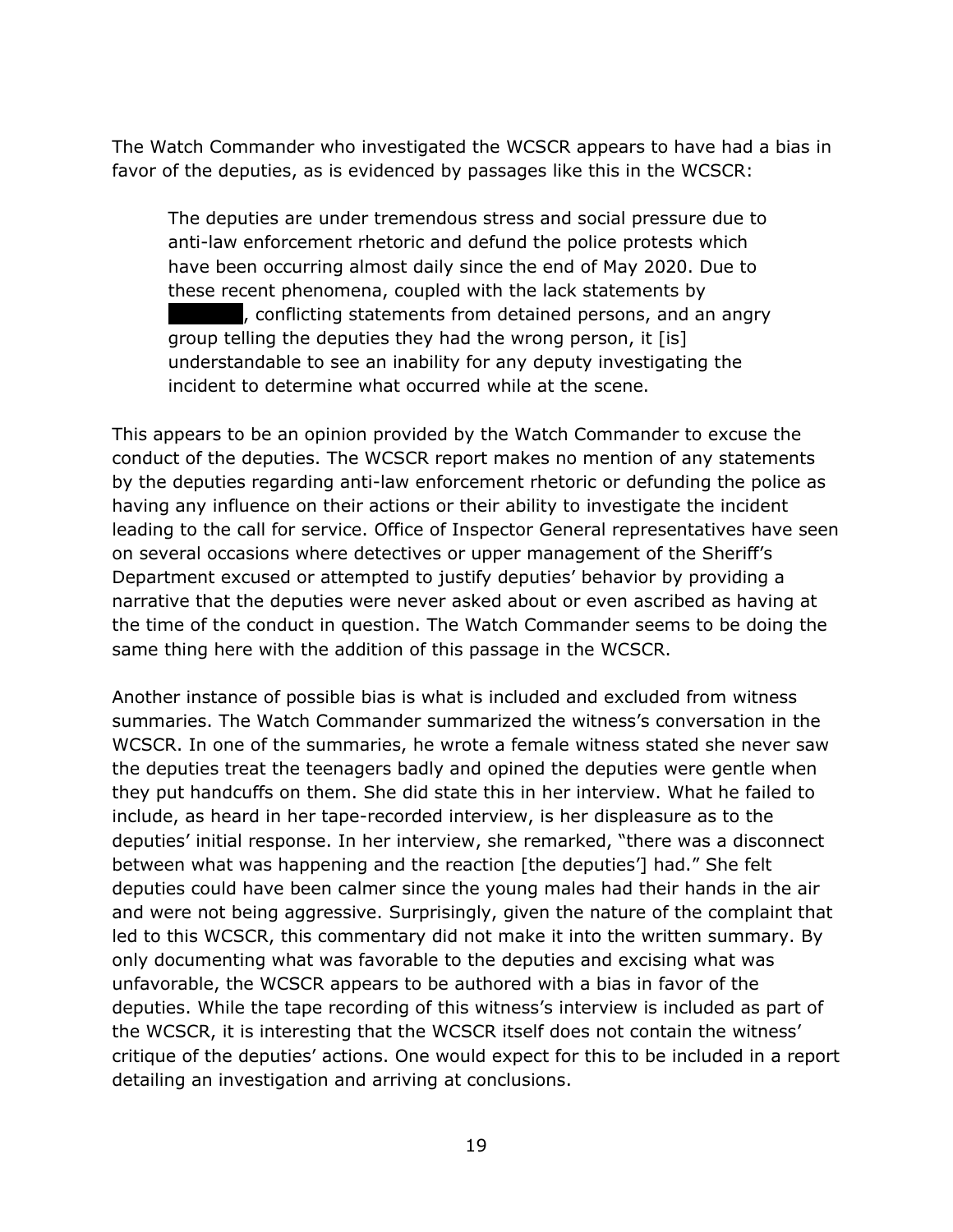# <span id="page-20-0"></span>*Sheriff's Department's Classifications of Gang Affiliation*

In the WCSCR, the Watch Commander provides a detailed description of the three teenagers' backgrounds. According to documents provided, on August 10, 2020, detectives from the Sheriff's Department task force, C.O.B.R.A<sup>52</sup>, recognized the teenagers on the incident video and notified the Watch Commander. According to detectives from the task force, the teenagers had had run-ins with law enforcement. In their opinion, the three had formed a gang or clique who "had beef" with a Mexican gang. This information was included in the WCSCR. None of the deputies on scene had prior knowledge of the parties' background and/or possible gang affiliations when they pointed their firearms at them.

No documentation was provided as to why members of the task force believed these teenagers were part of a gang. One of the teenagers had had no criminal contacts at all. The other two had law enforcement contacts but had no convictions. No specifics as to why the teenagers were suspected of being in a gang were included in the WCSCR. In recent months, LAPD has come under fire for how it maintains and inputs data into the California Gang database.<sup>53</sup> If such information is included in a WCSCR, the Sheriff's Department should provide documentation as to the reasons these individuals were identified as belonging to a gang.

## <span id="page-20-1"></span>*The Role of Supervisors in the Field*

There were two supervisors present at the scene of the incident. They both arrived shortly after the deputies had detained the three young men. The Watch Commander who investigated the WCSCR was working on the date and time of the incident. In an audio recording of a conversation that took place during the incident, the Watch Commander can be heard talking to an unknown deputy at the scene. The deputy told the Watch Commander that there was a large crowd, to which the Watch Commander inquired as to why there would be a large crowd at the scene (no answer is provided in the audio recording). The Watch Commander can be heard reading out loud what had been transmitted through the MDT, which is that deputies were detaining individuals at gunpoint. The same information the

<sup>&</sup>lt;sup>52</sup> C.O.B.R.A stands for Career Offenders Burglary and Robbery Apprehension Team. The team is usually staffed by one Sergeant and six detectives whose primary focus are on crimes involving alleged perpetrators under the age of twenty-one, gang related cases, and repeat offender cases.

<sup>&</sup>lt;sup>53</sup> Dazio, Stefanie, "Police Can't Access LAPD Gang Database Records After Scandal," ABC News, July 14, 2020. <https://abcnews.go.com/Politics/wireStory/police-access-lapd-gang-database-records-scandal-71781518> (Accessed October 27, 2020).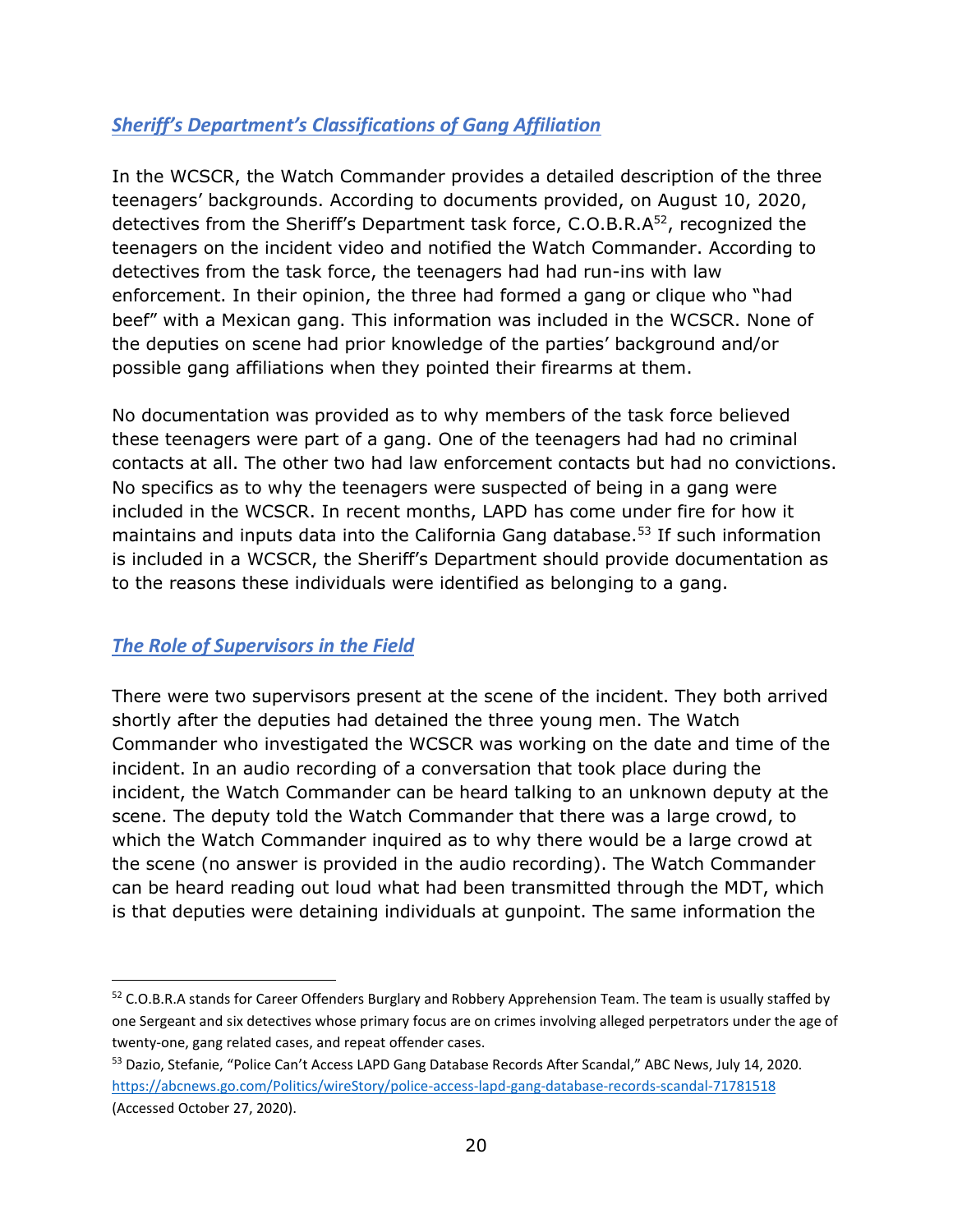Watch Commander had at his disposal during this call presumably was available to the two sergeants who were at the scene.

It appears that the two sergeants failed to take charge of the incident, even though one of them knew there was a crowd, juveniles had been detained, and guns had been drawn. Line deputies stated the witnesses did not want to speak to them, which is contradictory to what one of the witnesses can be heard stating on the video. A female on the video can be heard asking to speak to the deputies to describe what happened. The handling deputy wrote "[the same witness] was irate about the detention, walked away and did not make any additional statements. The remaining members of the crowd refused to provide any further information. Due to their lack of cooperation, we could not establish a crime occurred." Just a few days later, this same witness spoke to the Watch Commander and described the incident. She seemed forthcoming about her observations. Even if the witness on August  $7<sup>th</sup>$  was reluctant to speak to a line deputy, she may have been willing to speak to a supervisor. In the following week after the incident, several other witnesses called the station to report what they had seen and heard. The evidence seems to suggest there were witnesses on scene who may have been willing to talk to deputies. One of the sergeants stated to the Watch Commander, "[t]he crowd had calmed and [he] did not hear any statements regarding a knife nor did he speak with anyone who wanted to file a complaint." If the crowd was calm, some of the individuals may have been willing to talk to this sergeant about their observations, but the sergeant never inquired. A supervisor, a person who holds a position of authority and experience, who was not present during the initial incident, may have been the best person to locate and talk to these witnesses.

Also, the sergeant's statement there were no complaints is incorrect not only according to what is seen and heard on the video, but what is written in one of the deputies' reports. A deputy wrote in his report, one of the juveniles complained about being detained in the backseat. Per MPP section 5.09/520.10 on "Backseat Detention," deputies are required to explain to individuals why they are being detained in the backseat. If an individual complains about being detained, the deputy shall call a sergeant to respond to address the individual's complaint. It is unclear whether the deputy failed to notify his sergeant of the complaint, or the sergeant failed to act within policy to address the juvenile's complaint because neither of these actions was documented in the reports provided. Either scenario is troubling. It is unclear if this lack of follow-up of the juvenile's complaint was of concern to the Sheriff's Department as it is not addressed in any of the reports, memoranda, and/or investigation provided to the Office of Inspector General.

The sergeants had the opportunity to diffuse the situation, had the opportunity to investigate what happened, and had the opportunity to address the concerns of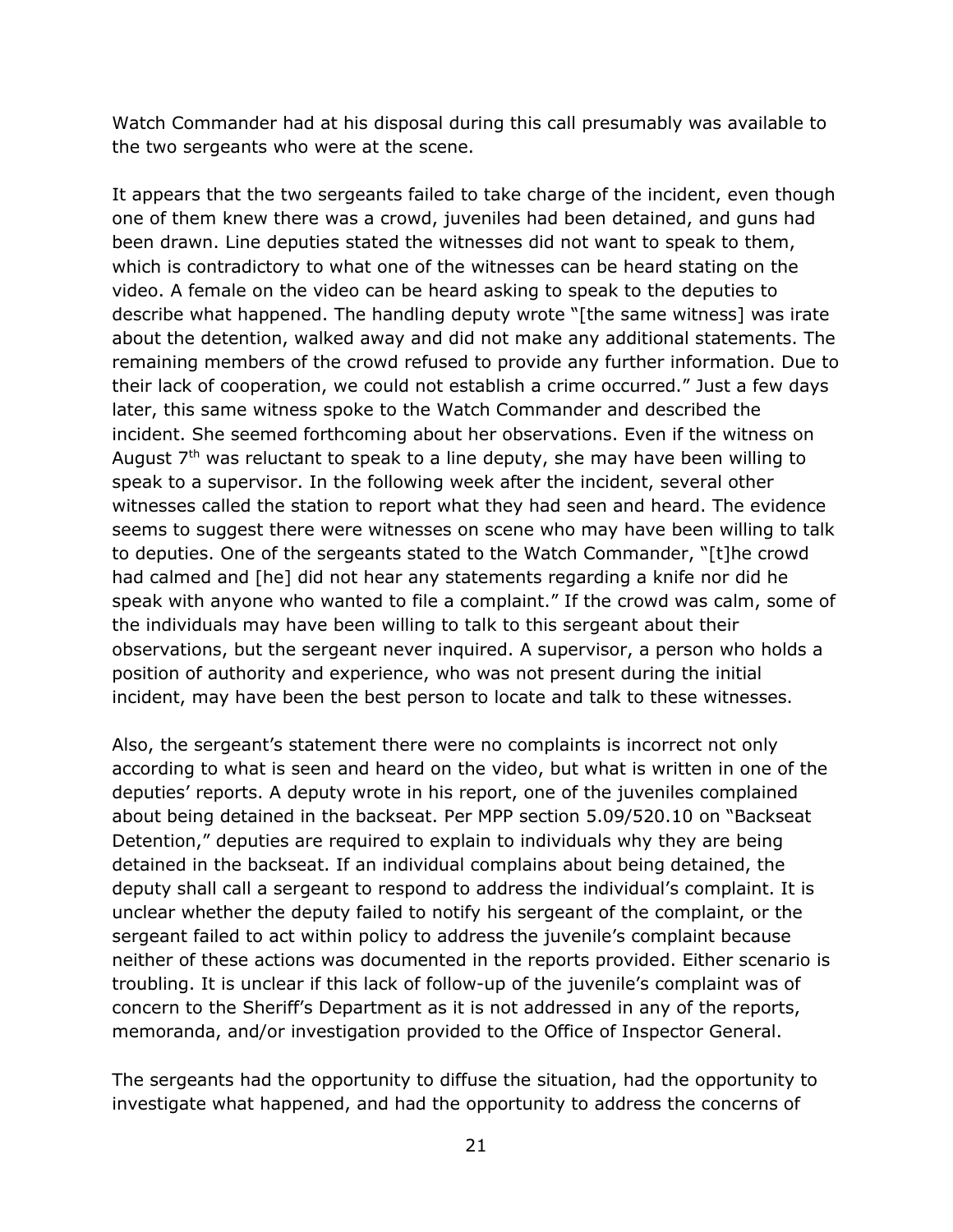community members. Instead, both sergeants took a hands-off approach and left the deputies to fend for themselves in a tense situation.

## <span id="page-22-0"></span>*The Assault Investigation*

On August 7, 2020, the handling deputy spoke to one witness who stated the young men appeared to be the aggressors from the portion of the altercation he witnessed. However, one of the teenagers stated the male Hispanic was the aggressor. While they were detained, no one attempted to speak to the other two teenagers to ascertain what happened. The handling deputy stated he attempted to speak to other witnesses on scene, but none of the witnesses wished to speak to him. According to the WCSCR, deputies spent a total of twenty minutes on the scene, with at least seven to ten minutes captured on the video that was posted to social media. In those twenty minutes, deputies exited their cars with their guns drawn, waited for backup, had a discussion with the crowd, talked to one of the juveniles and another witness, and attempted to locate and speak to all other witnesses. At the end of the twenty minutes, the deputies decided no assault had occurred without talking to all the involved parties present at the scene. The deputies and sergeants left the scene and authored no reports. On August 13, 2020, after the video of the incident garnered attention on social media, some of the deputies authored police reports of what they remembered happening on August 7, 2020. Only one of the deputies received a reprimand for failing to write a report after the incident. 54

The Sergeant later told the Watch Commander the teenagers were non-desirous of prosecution. It is unclear from whom he obtained this information since it is not reflected in any of the deputies' reports. The teenagers, nor their guardians, signed any forms stating they were non-desirous of prosecution. There were two juveniles detained. It is unknown if the deputies even contacted the minors' guardians to advise them of the detention or the fact that the teenagers could have been victims of a crime.

On August 14, 2020, the Watch Commander interviewed the male Hispanic who had left the scene for the WCSCR.<sup>55</sup> The male Hispanic told the Watch Commander

<sup>&</sup>lt;sup>54</sup> This reprimand was in the form of a Performance Log Entry, which is written documentation of supervisory notations about a deputy's performance. It is not considered to be formal discipline.

<sup>&</sup>lt;sup>55</sup> The relevance of interviewing this witness for a WCSCR investigation is unclear since he was not present when the deputies' pointed their weapons at the teenagers. In the video provided to the Office of Inspector General, the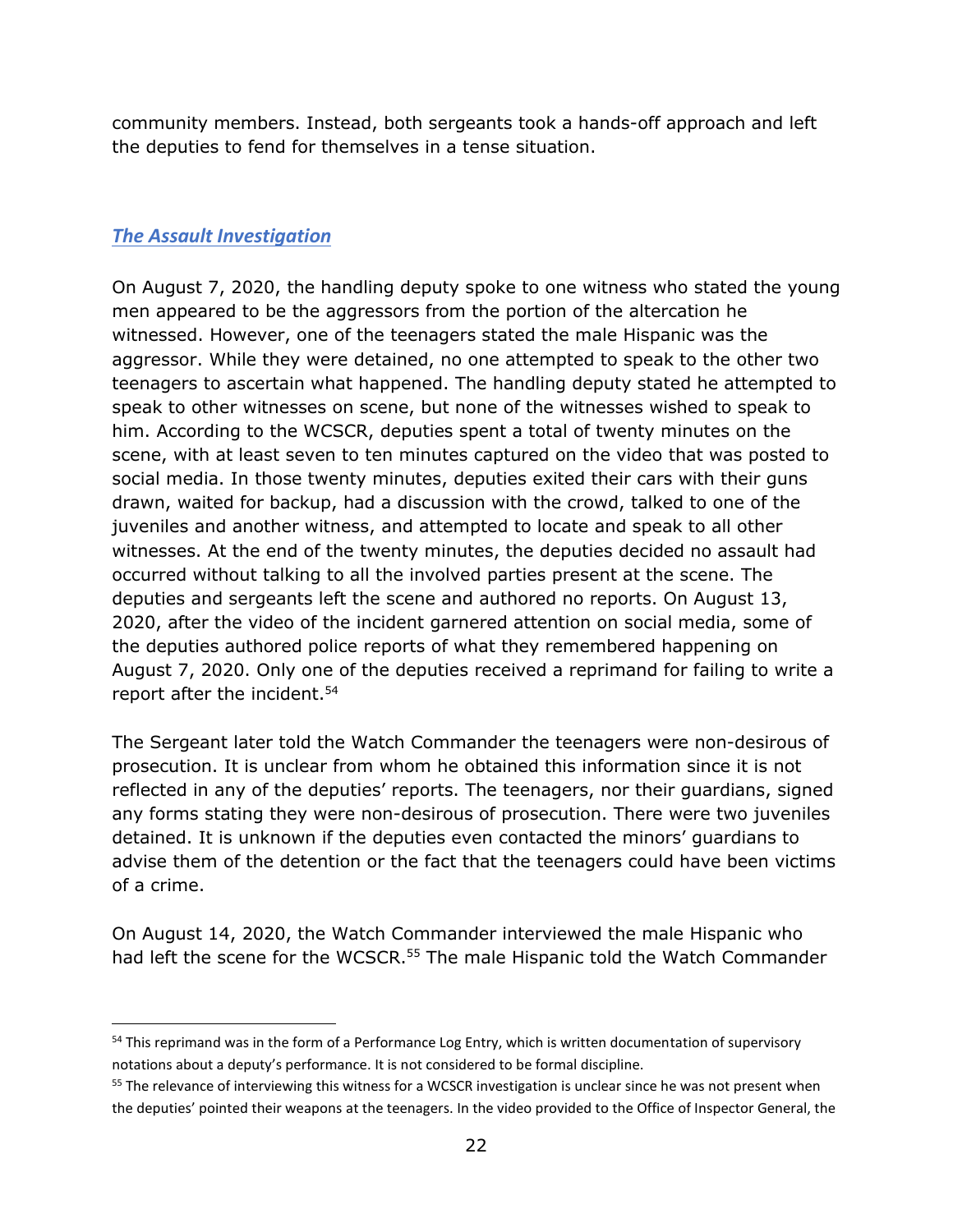he had been at the bus stop talking to a friend when the three teenagers began to call him names. He exchanged words with the teenagers before deciding to leave. The teenagers followed him. The male Hispanic placed items he was carrying on the ground and turned around to face the teenagers. At that time, one of the teenagers punched him and another hit him with a skateboard. After being struck, the male Hispanic pulled out his belt and began swinging at the teenagers. At the end of the belt, the male Hispanic had a box cutter attached. The male Hispanic feared it would be a serious crime to be swinging around a belt with a knife, so he took the box cutter off his belt. People at the scene began yelling at him to leave, so he left. The male Hispanic provided what appears to be some questionable stories of previous incidents that day, including that he was beaten up three different times on that one day.

It is true several other eyewitnesses on the scene describe seeing the juveniles punch the male Hispanic and hit him with a skateboard. These same eyewitnesses only saw part of the altercation and opined the male Hispanic appeared to have mental health issues. He had no shirt on and was seen swinging a belt at other passersby. Other eyewitnesses reported the male Hispanic appeared to be the aggressor and came after the teenagers who had walked away. The male Hispanic has a lengthy criminal record of violent behavior. Yet, through all the reports, the deputies identify the male Hispanic as the victim and the three teenagers as the suspects based presumably on what the first male caller stated. While the Office of Inspector General cannot opine as to the guilt or innocence of any of the involved parties based on the information provided, the lack of investigation makes it difficult to draw any conclusions about whether a crime was committed and if so which of the involved parties committed it. Before any meaningful investigation, immediately following the incident on August 7, 2020, the deputies decided no crime was committed and identified no one as a suspect or a victim. On September 1, 2020, a Sheriff's Department detective spoke to the male Hispanic and in his paperwork and, in contrast to the earlier conclusion, he labeled the male Hispanic as the "victim" and the three teenagers as the "suspect" or "subject."<sup>56</sup>

video tape recording of this interview had technical issues with only eleven minutes of a twenty-seven-minute video working.

<sup>&</sup>lt;sup>56</sup> The detective who obtained the non-desirous prosecution form from the male Hispanic stated he attempted to speak to the "subjects"/ "suspects" – the three teenagers, but their attorney prevented him from talking to them. On August 10, 2020, as part of the WCSCR investigation, a lieutenant emailed the teenagers' attorney to "touch base with the family, so their voice can be heard on this incident." In the email exchange the parties are trying to coordinate a sit-down meeting with the Sheriff and the families. On August 12, 2020, the attorney asked for any information the Sheriff's Department has gathered as part of the investigation in order to review that information before having a sit-down and to facilitate a more substantive conversation during the meeting. The attorney was not provided the information he requested, nor does it appear there was a sit-down meeting between the families and the Sheriff. It is unclear if the detective investigating the assault ever contacted the teenagers' attorney or just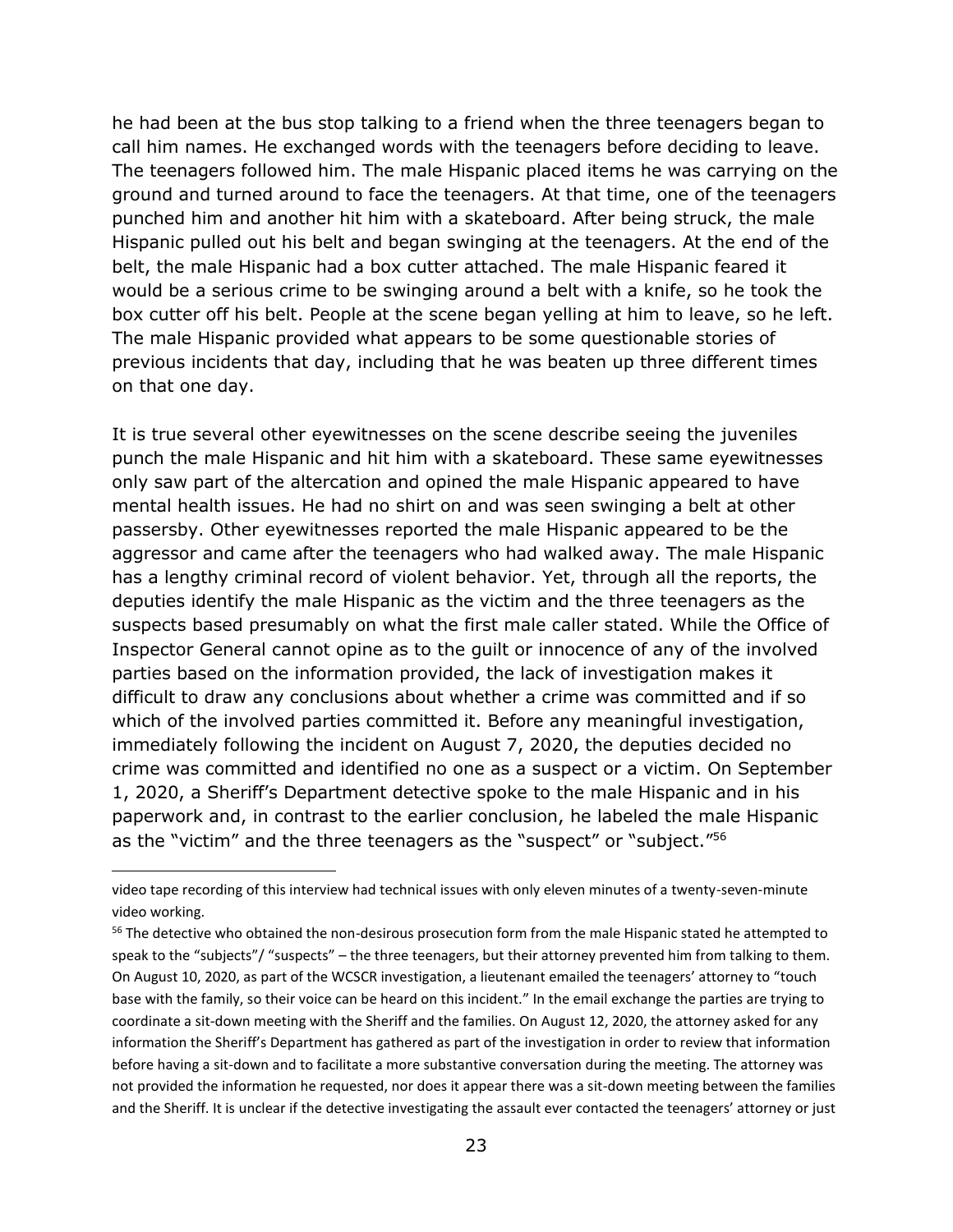The Sheriff's Department should wait to label involved individuals as suspects or victims until a thorough investigation has been completed and all available parties are questioned. Pre-judging the guilt or innocence of the involved parties can lead to biased questioning and/or investigation. Because of the poor and rushed investigation at the onset, the investigation did not reveal who the aggressor was in the altercation between the three juveniles and the male Hispanic, or even the extent of any altercation.

# <span id="page-24-0"></span>Recommendations

Based on the review of the documents provided by the Sheriff's Department for this August 7, 2020 incident, the Office of Inspector General makes the following recommendations:

- 1. The Sheriff's Department should revise its policy to make the unholstering and pointing of a firearm a reportable use of force, with requirement for routine monitoring and auditing consistent with the monitoring and auditing of other uses of force.
- 2. The Sheriff's Department's should revise its patrol rifle policy to include clear guidance as to the proper and improper deployment of a rifle. All deputies should undergo training consistent with any policy revisions. The deputyinvolved shooting of Ryan Twyman in June of 2019 also raised concerns about the lack of policy and training on the use of rifles, yet no policy changes were implemented following that shooting. 57
- 3. The Sheriff's Department should diligently document and investigate citizen complaints. A report that is critical of deputy conduct or suggests that conduct fell below the reporting party's expectations should be considered a complaint regardless of whether the reporting party designates it as a complaint. Treating all such service reports as complaints ensures that there will be a record of the conduct and an investigation. Allegations of racial bias should be investigated when race is mentioned.
- 4. The Sheriff's Department must ensure that personnel receiving complaints do not dissuade complainants or comment in a way that might be interpreted as minimizing the comments or discouraging the making of the complaint.

assumed the teenagers would not speak to him based on what the attorney had said to the lieutenant investigating the WCSCR.

<sup>57</sup> Ryan Twyman died as the result of a deputy-involved shooting on June 6, 2019. The deputies involved fired a total of 34 rounds at a vehicle driven by Mr. Twyman. Some of the rounds were fired from a patrol rifle that one of the deputies retrieved from their patrol vehicle after the deputies fired multiple rounds from their service pistols. Given the number of rounds fired at the vehicle, it remains unclear why the deputy retrieved and fired the rifle.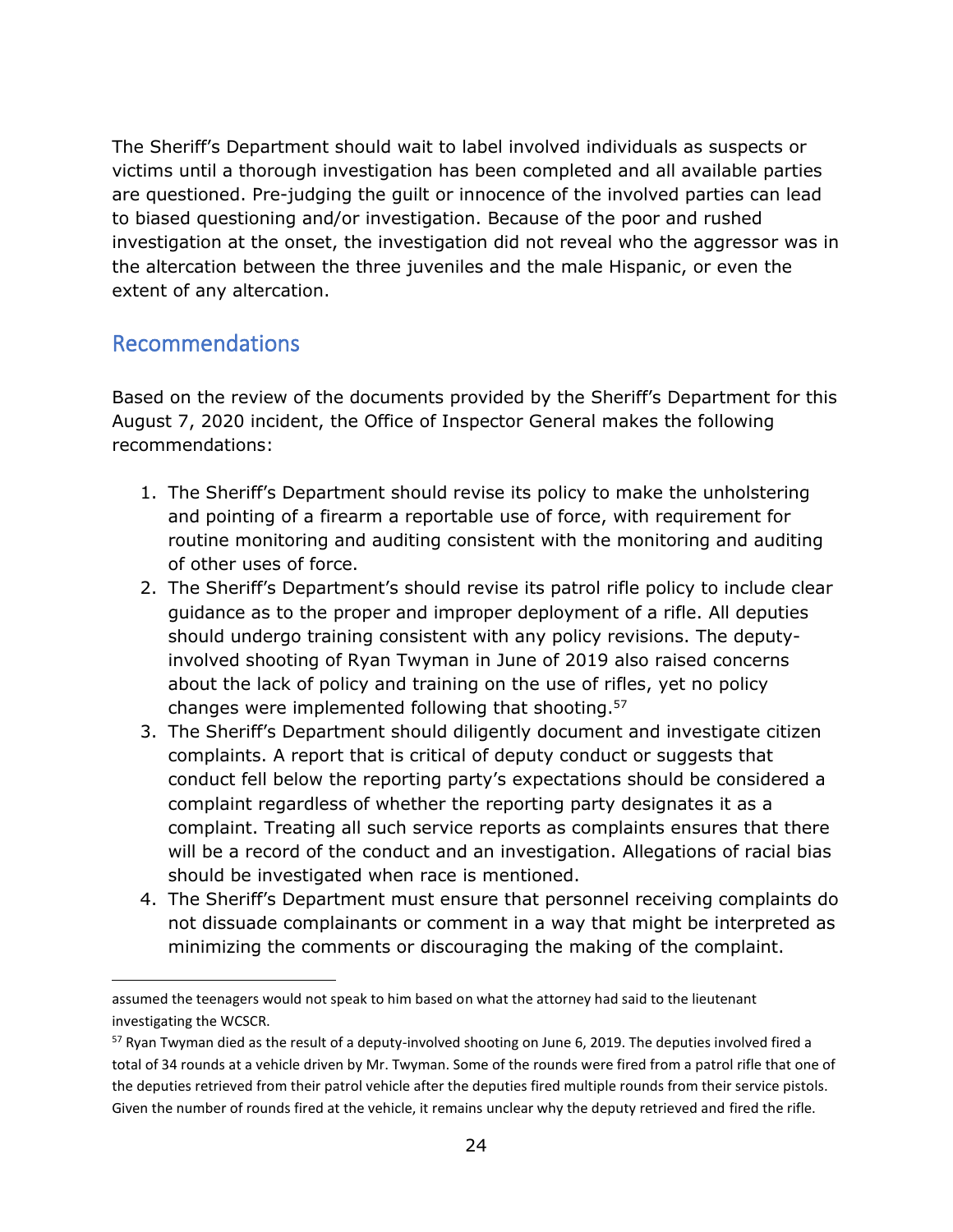- 5. The Sheriff's Department should insist upon compliance with its Manual of Policy and Procedure; personnel directly involved in an incident should not conduct any subsequent inquiry or investigation about that incident.
- 6. Efforts should be made to document favorable comments and unfavorable comments about the Sheriff's Department to provide an impartial assessment of facts and evidence.
- 7. The Sheriff's Department should audio and/or video record all interviews, including interviews of Sheriff's Department personnel.
- 8. When documenting an investigation, the background of the involved parties should include only relevant information. If a deputy was unaware of a party's background during an incident, it generally has no bearing on a deputy's conduct.
- 9. Labeling the parties to an incident as a suspect or a witness should not be done until the completion of the investigation.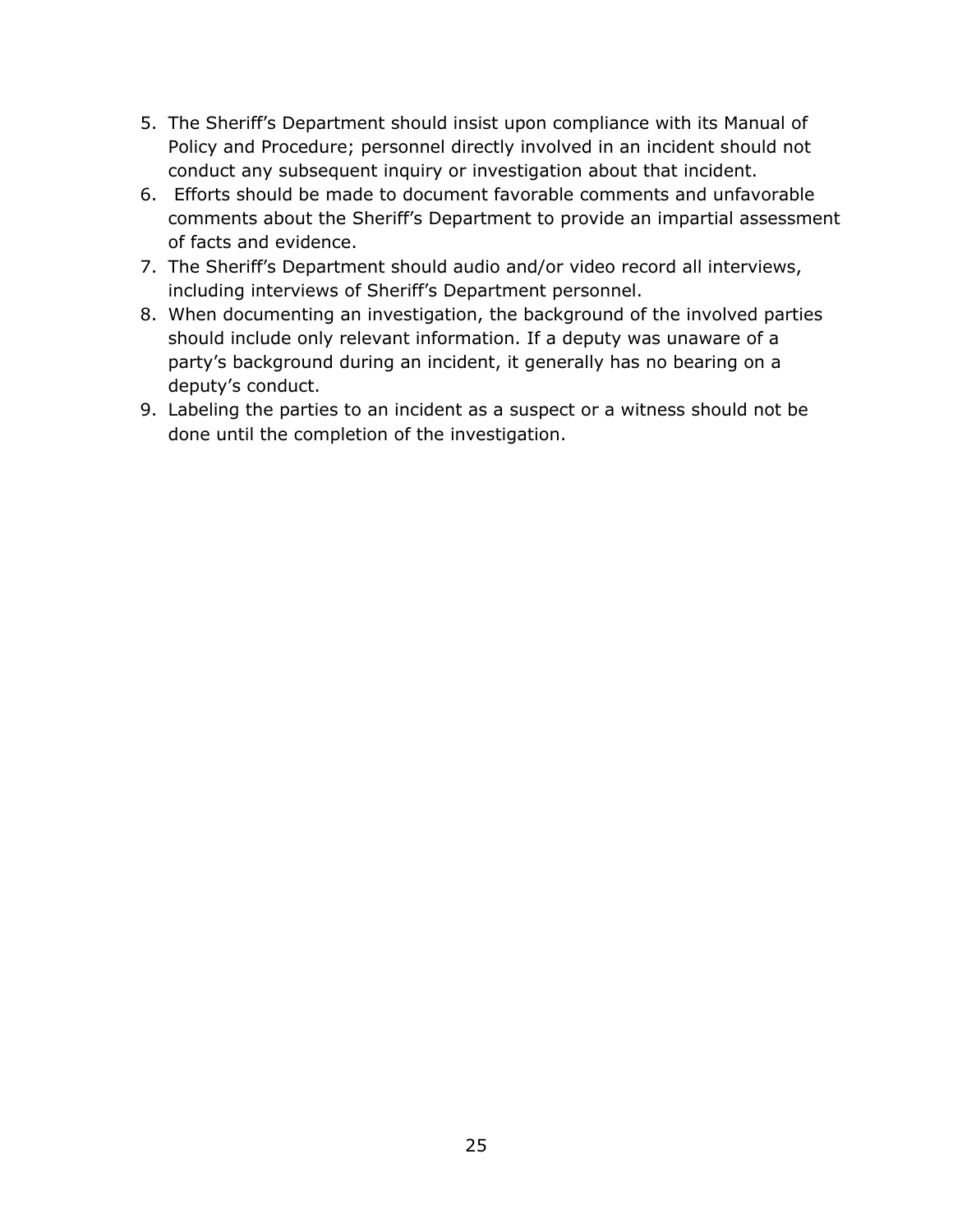Los Angeles County Sheriff's Department's Response to the Office of Inspector General Report

#### **How Complaints Are Generated**

*1. "On August 8th, the mother of a detained teenager posted a video about this incident on social media. She also expressed concerns about the deputies' tactics. In the comment section of the social media posting, several people voiced concern over the deputies' actions. By August 10th, the mayor of Santa Clarita had requested a review of the incident, asking for the deputy to be taken out of the field. On August 10th, Supervisor Barger expresses concern over the incident. However, none of the social media postings or any of these parties' concerns prompted the Sheriff's Department to initiate a WCSCR investigation into the incident."*

Response: The LASD Service Comment Report Handbook notes, the public can make a complaint and/or commendation by mail, in person, by telephone to a specific station/unit, via the 800 Line [800-698-8255] or by e-mail/fax, and may submit the comment in their native language. A formal complaint (via telephone to the Watch Commander) was not made until August 10<sup>th</sup>, at which time a WCSCR/complaint was completed. WCSCR complaints are not generated based on social media comments, community leader concerns, or onlooker concerns.

*2. "The Sheriff's Department appears reluctant to receive public complaints. The same, however, cannot be said for commendations."* 

Response: The LASD Service Comment Report Handbook notes, public trust is vital to our mission, and rests on Department responsiveness to community needs and expectations. To foster public confidence in the Department and to promote constructive communication, commendations and complaints must be received with equal professional interest and courtesy, and given appropriate supervisory attention.

#### **Parties Assigned to Investigate WCSCR**

*1. The Watch Commander assigned to investigate the complaint was the on-duty watch commander when the incident occurred. In an audio recording of a conversation that took place during the incident, the Watch Commander can be heard calling from the station and speaking to the field deputies. The Watch Commander voiced concerns that the deputies were not updating him as to what was happening in the field… There is an inherent conflict of having a supervisor who oversaw an incident being assigned to investigate whether his/her employees acted properly under his/her direction during the incident."*

Response: The on-duty Watch Commander did not have any direct involvement over the actions of the deputies and/or sergeants in the field. Additionally, the Watch Commander did not speak to the field deputies. Rather, the Watch Commander called the dispatcher at Sheriffs Communication Center (SCC) on the cold-line, to determine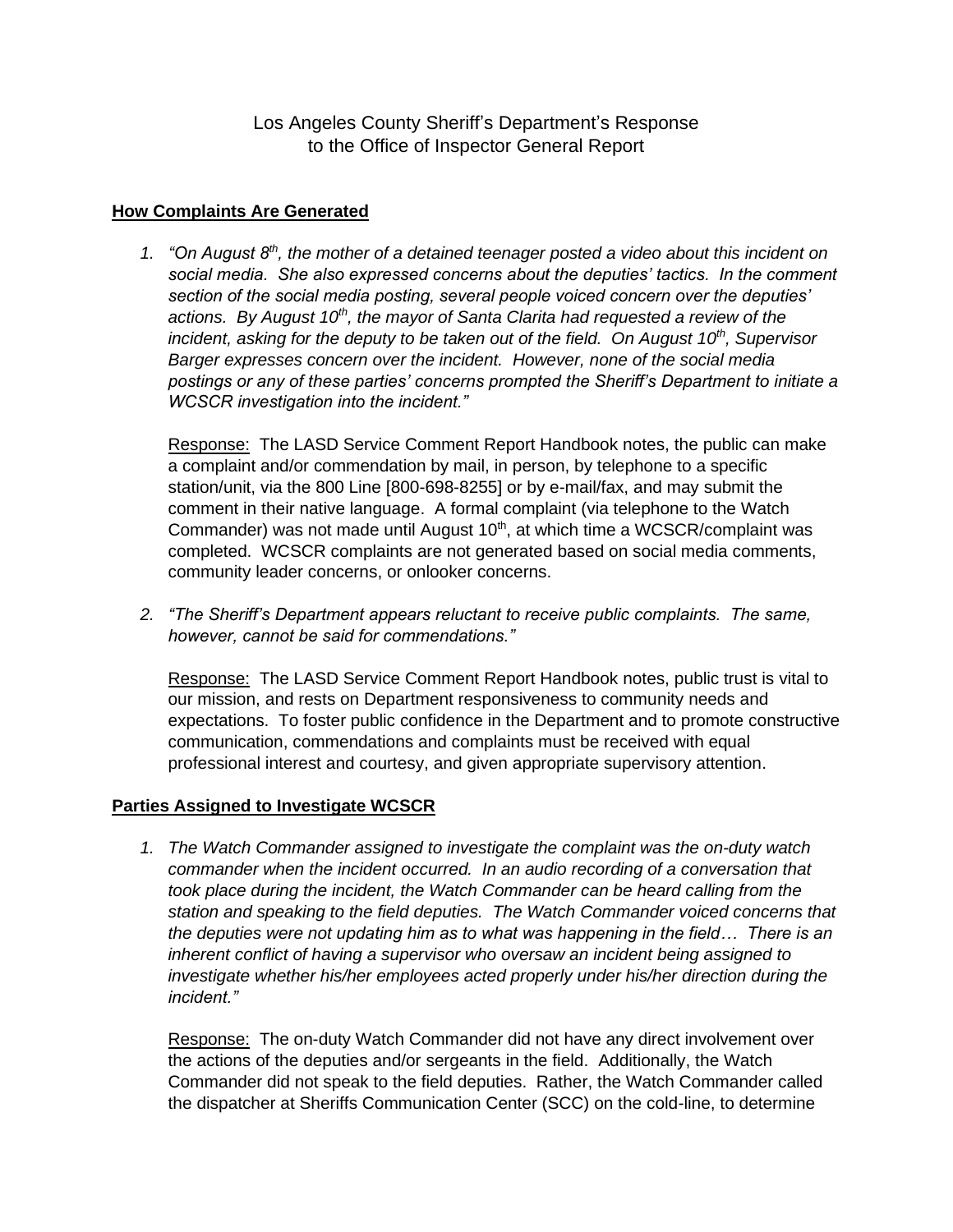what had transpired and ensure a sergeant was responding. The Watch Commander attempted to determine the status of the crowd and the suspects being detained at gunpoint. The Watch Commander did not order any actions by the field personnel, nor was he directly involved in the incident. However, given that the watch commander did note a conclusion in his log entry that the actions of the deputies were proper, the Sheriff's Department agrees it may have been better to have an uninvolved supervisor handle the subsequent complaint inquiry.

#### **Recording Deputies' Interviews**

*1. "Given that the Sheriff's Department can record interviews, it is unclear why the Sheriff's Department choose not to record the deputies' statements."*

Response: The LASD Service Comment Report Handbook notes, the Watch Commander should solicit input from the employee, either verbal or written. It does not direct a recorded interview of an employee.

#### **Focus of the Complaint**

*1. "The focus of the WCSCR should have been whether the deputies' actions of pointing guns and rifles at three teenagers were proper based on what they knew at the time of the stop. The WCSCR, however, includes many miscellaneous items such as the teenagers' background, interview with a male Hispanic (who was not present when the deputies arrived and never spoke to the deputies at the scene), and statements from other unrelated parties."*

Response: One focus of the WCSCR was Improper Tactics (deployment of guns and rifles) as marked on the form. The review sufficiently established that pointing a rifle (and guns) at three Assault with a Deadly Weapon suspects, was within Department policy. The Sheriff's Department is in the process of reviewing policy and the criteria with respect to the deployment of the patrol rifle.

The information pertaining to the background of the three individuals (1 male White adult and 2 male African American juveniles), the interview/background of the fourth individual involved (1 male Hispanic adult), and the statements of the informants/passerby's were included in the WCSCR to provide a complete overview of the incident.

#### **Biases in the Investigation**

*1. "There is no reason to detail the subject's past contacts with law enforcement, except to muddy the subject's character and/or to garner sympathy for the deputies' actions."* 

Response: The information pertaining to all four of the individuals' past contacts with law enforcement were included in the WCSCR to provide a complete overview of the incident.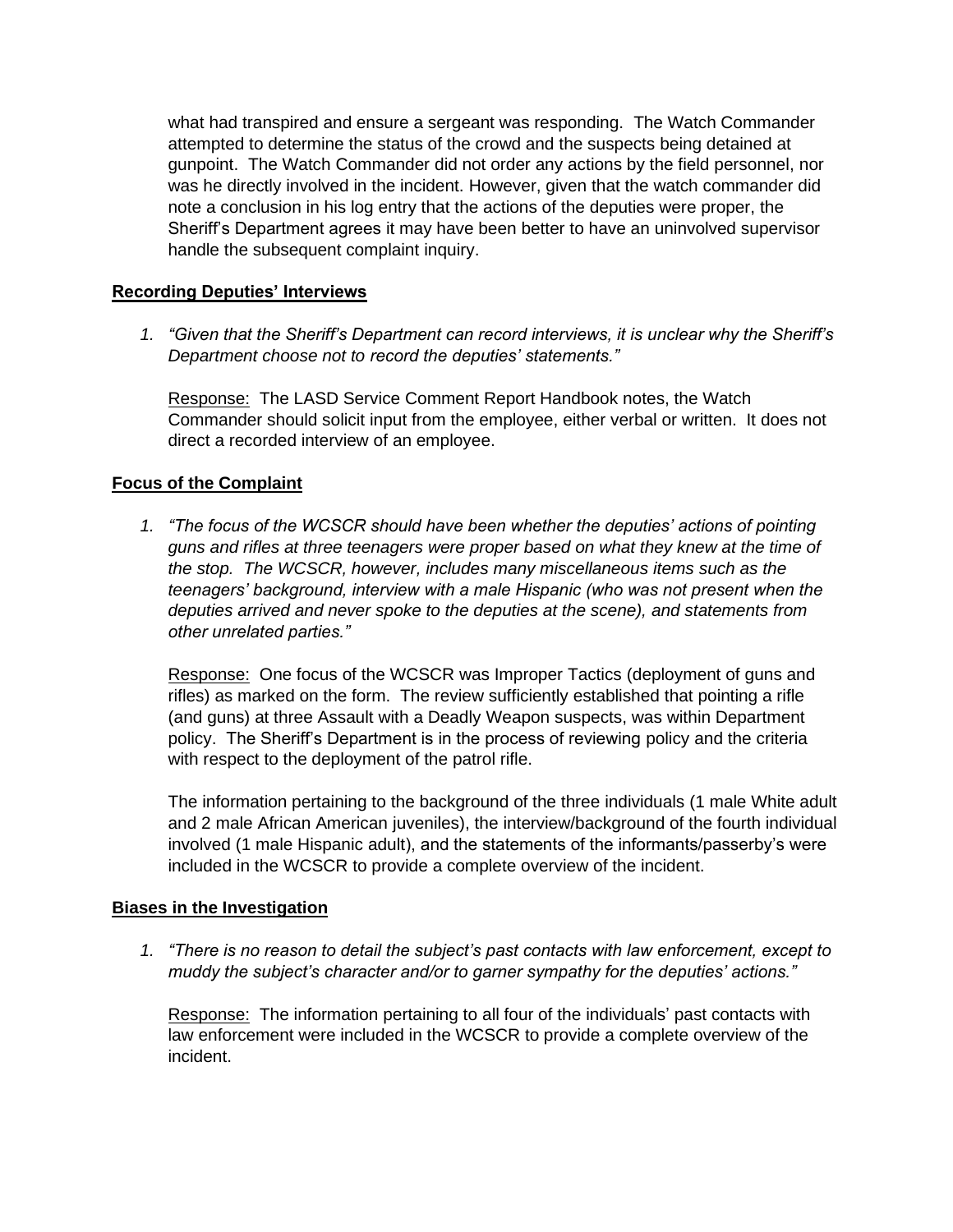*2. "Conversely, the report does not include the number of previous complaints, uses of force, or allegations of bias lodged against the deputies – information that is far more relevant in an investigation to determine if the deputies' actions were proper.*

Response: The information pertaining to the deputies' previous complaints and uses of force are not included in a WCSCR. Rather, that information is included within a Performance Recording and Monitoring System (PRMS). Information detailed in PRMS pertaining to past incidents, would not be used to determine if the deputies' actions were proper during the current incident.

*3. "The Watch Commander who investigated the WCSCR appears to have had a bias in favor of the deputies, as evidenced by passages like this in the WCSCR: … Due to these recent phenomena, couple with the lack of statements by \_\_\_, conflicting statements from detained persons, and an angry group telling the deputies they had the wrong person, it [is] understandable to see an inability for any deputy investigating the incident to determine what occurred while at the scene."*

Response: It is acceptable and quite common for the Watch Commander to form an opinion based on the information gathered. That opinion is used in-part, to justify their conclusion when making a disposition recommendation in the WCSCR.

#### **Sheriff's Department's Classifications of Gang Affiliation**

*1. "… detectives from the Sheriff's Department task force, C.O.B.R.A., recognized the teenagers on the incident video and notified the Watch Commander… In their opinion, the three had formed a gang or clique who "had beef" with a Mexican gang… None of the deputies on scene had prior knowledge of the parties' background and/or possible gang affiliations when they pointed their firearms at them… No specifics as to why the teenagers were suspected of being in a gang were included in the WCSCR."*

Response: The WCSCR did note two of the teenagers had criminal records which included several contacts with deputies and juvenile/gang detectives. As such, COBRA detectives had knowledge of the gang. For purposes of a WCSCR, written documentation is not needed to show the three individuals had formed a gang. Specifics beyond what was noted, are not required for the WCSCR.

#### **The Role of Supervisors in the Field**

*1. "… the Watch Commander can be heard talking to an unknown deputy at the scene. The deputy told the Watch Commander that there was a large crowd, to which the Watch Commander inquired as to why there would be a large crowd at the scene… The same information the Watch Commander had at his disposal during this call presumably was available to the two sergeants who were at the scene."* 

Response: The Watch Commander called the dispatcher at Sheriffs Communication Center (SCC) on the cold-line, to determine what had transpired and ensure a sergeant was responding. The Watch Commander attempted to determine the status of the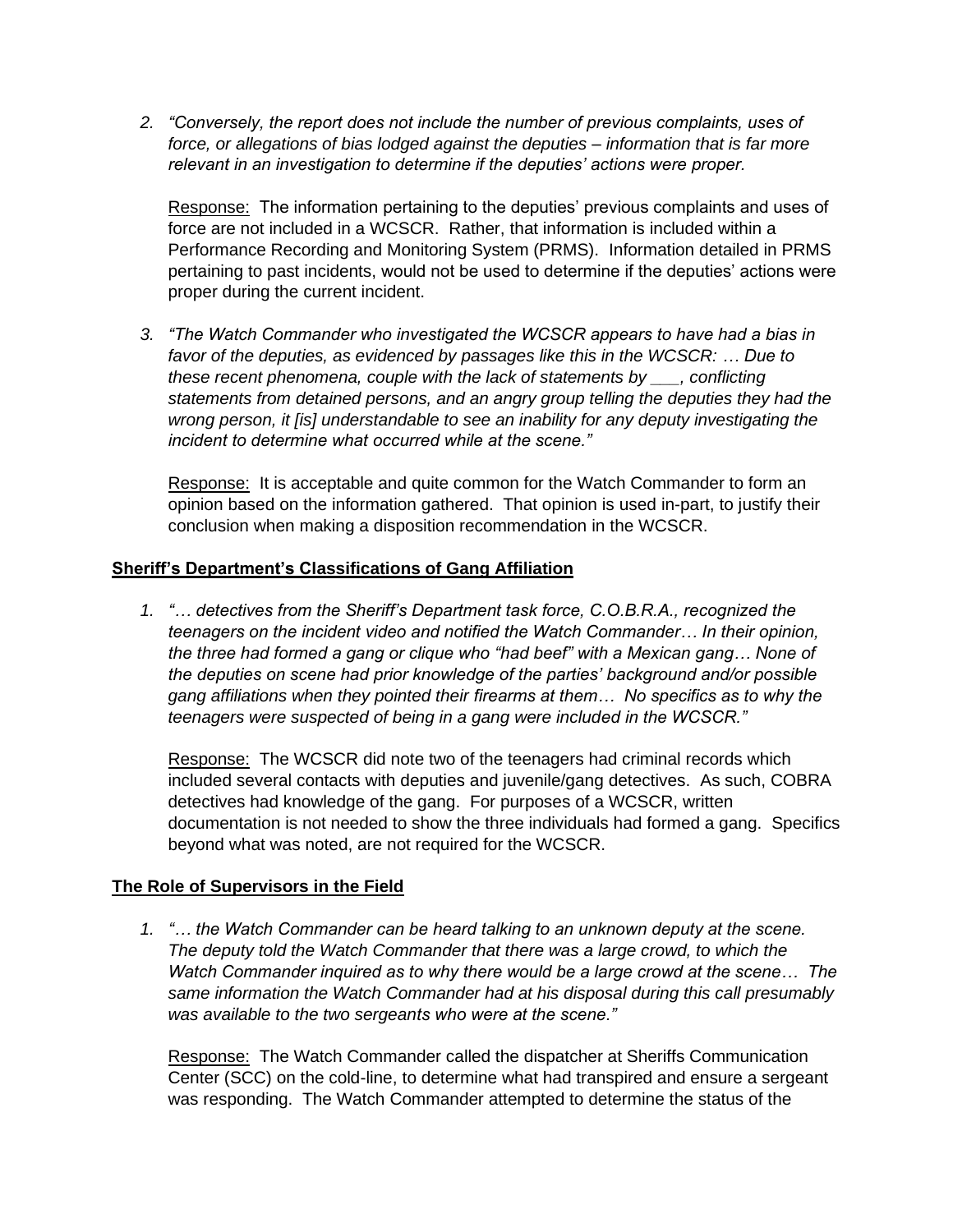crowd and the suspects being detained at gunpoint. The SCC dispatcher provided the information directly to the Watch Commander and it was not necessarily relayed directly to the field sergeants.

*2. "It appears the two sergeants failed to take charge of the incident, even though one of them knew there was a crowd, juveniles had been detained, and guns had been drawn."*

Response: The first sergeant arrived and spoke to the handling deputy who determined at best, a misdemeanor assault (242 PC) had occurred, and the three detained individuals (1 male White adult and 2 male African American juveniles) were nondesirous of prosecution. They were unable to locate the fourth individual (male adult) involved, who had left the location prior to arrival. He directed the deputies to release the three detained individuals. The crowd had calmed and the sergeant did not hear any statements about a knife involved or filing a complaint. The second sergeant arrived and confirmed there was no reportable use of force (under current policy), crime, or complaint that he was aware of. He left the location and assisted units who were searching the area for the fourth individual who had left the scene prior to their arrival.

*3. "A deputy wrote in his report, one of the juveniles complained about being detained in the backseat… If an individual complains about being detained, the deputy shall call a sergeant to respond to address the individual's complaint. It is unclear whether the deputy failed to notify his sergeant of the complaint, or the sergeant failed to act within policy to address the juvenile's complaint because neither of these actions was documented in the reports provided."*

Response: The supplemental report authored by the deputy noted the individual detained inside his backseat of his patrol vehicle was very angry as a result of the detention. Individuals are often angry for various reasons when they are detained by law enforcement. However, being angry about a detention does not necessarily result in a formal complaint.

*4. "The male Hispanic has a lengthy criminal record of violent behavior. Yet, through all the reports, the deputies identify the male Hispanic as the victim and the three teenagers as the suspects based presumably on what the first male caller stated… the lack of investigation makes it difficult to draw any conclusions about whether a crime was committed and if so which of the involved parties committed it."* 

Response: The call for service noted the individuals at the bus stop hit the victim with a skateboard and the victim had left the location. Thus, the three individuals were identified as suspects in the body of the Incident and Supplemental Reports.

*5. "On September 1, 2020, a Sheriff's Department detective spoke to the male Hispanic and in his paperwork and, in contrast to the earlier conclusion, he labeled the male Hispanic as the "victim" and the teenagers as the "suspect" or "subject."*

Response: A detective interviewed the male Hispanic on August 13, 2020. The male Hispanic was referred to as a "victim" throughout the detective's investigation.